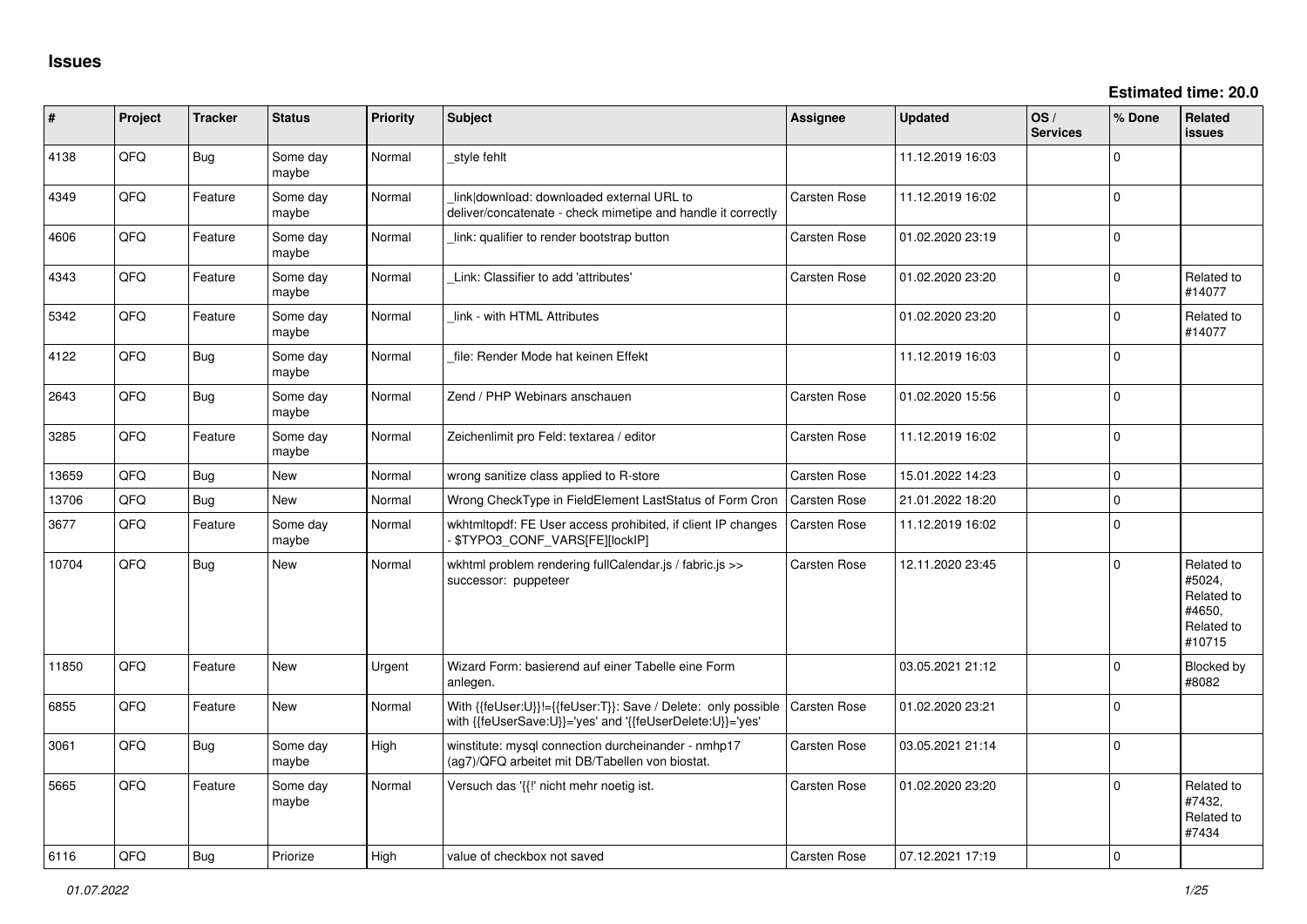| #     | Project | <b>Tracker</b> | <b>Status</b>     | <b>Priority</b> | Subject                                                                          | <b>Assignee</b> | <b>Updated</b>   | OS/<br><b>Services</b> | % Done      | Related<br>issues                                                      |
|-------|---------|----------------|-------------------|-----------------|----------------------------------------------------------------------------------|-----------------|------------------|------------------------|-------------|------------------------------------------------------------------------|
| 4652  | QFQ     | Feature        | Some day<br>maybe | Normal          | UZH CD: Weiterleitung auf benutzerdefinierte 403/404 Seite                       | Carsten Rose    | 01.02.2020 23:20 |                        | $\mathbf 0$ |                                                                        |
| 13354 | QFQ     | Feature        | New               | Normal          | Using Websocket in QFQ                                                           | Carsten Rose    | 10.11.2021 15:47 |                        | $\mathbf 0$ |                                                                        |
| 5991  | QFQ     | <b>Bug</b>     | Some day<br>maybe | Normal          | URLs with ' ' or long parameter are problematic                                  | Carsten Rose    | 01.02.2020 23:19 |                        | $\mathbf 0$ |                                                                        |
| 3332  | QFQ     | Feature        | Some day<br>maybe | Normal          | Uploads: Thumbnails, Details zum hochgeladenen File                              | Carsten Rose    | 11.12.2019 16:02 |                        | $\mathbf 0$ | Related to<br>#3264,<br>Related to<br>#5333                            |
| 7119  | QFQ     | Feature        | New               | Normal          | Upload: scaleDownWidth, scaleDownHeight                                          | Carsten Rose    | 01.02.2020 23:21 |                        | $\mathbf 0$ |                                                                        |
| 7175  | QFQ     | Feature        | New               | Normal          | Upload: md5 hash as filename                                                     | Carsten Rose    | 01.02.2020 23:21 |                        | $\mathbf 0$ |                                                                        |
| 5706  | QFQ     | Bug            | Some day<br>maybe | Normal          | upload: fileDestination needs to be sanatized                                    | Carsten Rose    | 01.02.2020 23:19 |                        | $\mathbf 0$ |                                                                        |
| 7850  | QFQ     | Feature        | New               | High            | Upload records: non 'pathFileName' column                                        | Carsten Rose    | 03.05.2021 21:14 |                        | $\mathbf 0$ |                                                                        |
| 6704  | QFQ     | Feature        | Some day<br>maybe | Normal          | Upload Mode: Bilder in Notizen rechts sollen aktuellen<br>Upload repräsentieren. |                 | 01.02.2020 23:19 |                        | $\mathbf 0$ | Related to<br>#3264                                                    |
| 5305  | QFQ     | Bug            | New               | Normal          | Upload FormElement: nicht disabled by readonly Form                              | Carsten Rose    | 16.06.2021 13:43 |                        | $\mathbf 0$ | Related to<br>#9347,<br>Related to<br>#9834                            |
| 10793 | QFQ     | Feature        | In Progress       | Normal          | <b>Update NPM Packages</b>                                                       | Carsten Rose    | 07.09.2021 13:25 |                        | 30          |                                                                        |
| 9947  | QFQ     | <b>Bug</b>     | Priorize          | Normal          | Unwanted error message if missing 'typeAheadSqlPrefetch'                         | Carsten Rose    | 01.02.2020 10:13 |                        | $\mathbf 0$ |                                                                        |
| 4197  | QFQ     | Feature        | Some day<br>maybe | Normal          | Unit Test fuer JSON Stream von QuickFormQuery.php ><br>doForm()                  | Carsten Rose    | 11.12.2019 16:03 |                        | $\mathbf 0$ |                                                                        |
| 13943 | QFQ     | Bug            | Priorize          | Normal          | unable to find formgroup                                                         | Enis Nuredini   | 28.05.2022 11:03 |                        | $\mathbf 0$ |                                                                        |
| 10661 | QFQ     | Bug            | In Progress       | Normal          | Typo3 Warnungen                                                                  | Carsten Rose    | 07.09.2021 13:23 |                        | $\mathbf 0$ | Related to<br>#12440                                                   |
| 11320 | QFQ     | Feature        | Priorize          | Normal          | Typo3 Version 10 support                                                         | Carsten Rose    | 05.05.2021 22:09 |                        | $\mathbf 0$ |                                                                        |
| 12440 | QFQ     | Feature        | In Progress       | Normal          | Typo3 V10 upgrade (durchfuehren und testen)                                      | Carsten Rose    | 21.03.2022 09:53 |                        | 50          | Related to<br>#12357,<br>Related to<br>#12067,<br>Related to<br>#10661 |
| 7219  | QFQ     | Bug            | New               | Normal          | typeSheadSql / typeAheadSqlPrefetch: change to curly<br>braces                   | Carsten Rose    | 01.02.2020 23:21 |                        | $\mathbf 0$ |                                                                        |
| 10588 | QFQ     | Bug            | New               | Normal          | typeahed Tag: Doku anpassen                                                      | Carsten Rose    | 12.11.2020 23:45 |                        | $\mathbf 0$ |                                                                        |
| 9077  | QFQ     | <b>Bug</b>     | New               | Normal          | typeAheadSql: report broken SQL                                                  | Carsten Rose    | 29.06.2022 22:35 |                        | $\mathbf 0$ | Related to<br>#4018                                                    |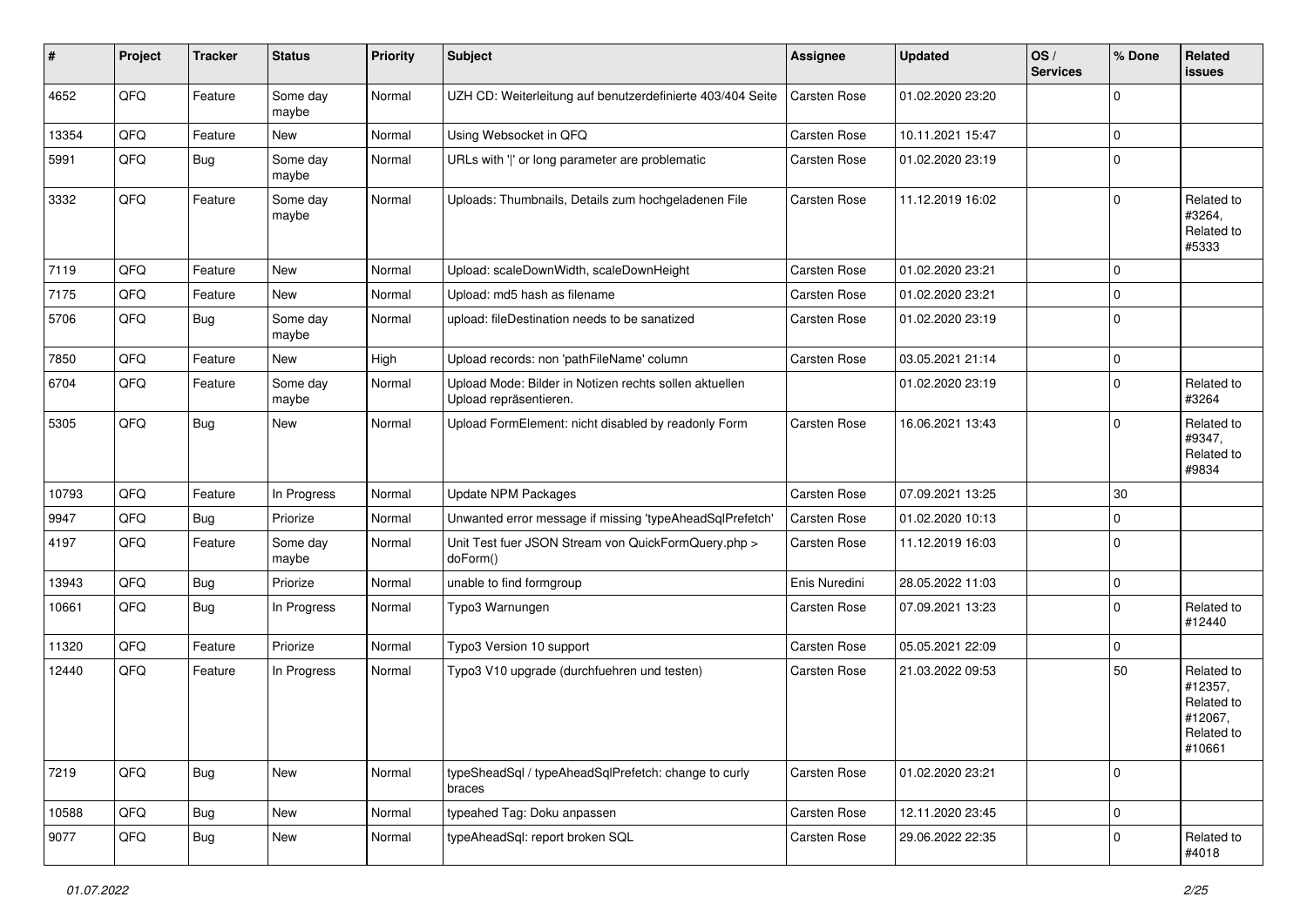| #     | Project | <b>Tracker</b> | <b>Status</b>     | <b>Priority</b> | Subject                                                                                                                                                  | <b>Assignee</b>     | <b>Updated</b>   | OS/<br><b>Services</b> | % Done      | Related<br><b>issues</b>                    |
|-------|---------|----------------|-------------------|-----------------|----------------------------------------------------------------------------------------------------------------------------------------------------------|---------------------|------------------|------------------------|-------------|---------------------------------------------|
| 9221  | QFQ     | Feature        | New               | Normal          | typeAhead: Zeichenlimite ausschalten                                                                                                                     | Carsten Rose        | 29.06.2022 22:36 |                        | $\mathbf 0$ |                                             |
| 10116 | QFQ     | Feature        | Some day<br>maybe | Normal          | TypeAhead: Tag - show inside 'input' element                                                                                                             | <b>Carsten Rose</b> | 16.09.2021 15:09 |                        | $\mathbf 0$ |                                             |
| 10115 | QFQ     | Feature        | New               | Normal          | TypeAhead: static list                                                                                                                                   | <b>Carsten Rose</b> | 26.02.2020 16:42 |                        | 100         |                                             |
| 4457  | QFQ     | Bug            | Priorize          | Normal          | typeahead: pressing return to select an item, saves the form<br>and closes the form.                                                                     | Benjamin Baer       | 03.01.2022 08:01 |                        | $\mathbf 0$ | Related to<br>#4398                         |
| 4398  | QFQ     | Bug            | Some day<br>maybe | Normal          | Typeahead: mouse click in a prefilled input opens a single<br>item dropdown with the current value - click on it seems to<br>set the value, not the key. | Benjamin Baer       | 01.02.2020 23:20 |                        | $\mathbf 0$ | Related to<br>#4457                         |
| 4018  | QFQ     | Feature        | New               | Normal          | typeahead: long query parameter / answer triggers 'Attack<br>detected' and purges current SIP storage.                                                   | Carsten Rose        | 29.06.2022 22:46 |                        | $\mathbf 0$ | Related to<br>#9077                         |
| 10640 | QFQ     | Bug            | New               | High            | TypeAhead Tag: FE editierbar trotz readOnly                                                                                                              | Carsten Rose        | 03.05.2021 21:12 |                        | $\Omega$    | Related to<br>#7795                         |
| 5805  | QFQ     | Feature        | Some day<br>maybe | Normal          | TypeAHead SQL value instead of key stored                                                                                                                |                     | 01.02.2020 23:19 |                        | $\mathbf 0$ | Related to<br>#5444                         |
| 3895  | QFQ     | <b>Bug</b>     | Some day<br>maybe | Normal          | typeahead pedantic: on lehrkredit Idap webpass - if only one<br>person is in dropdown, such person can't be selected                                     | <b>Carsten Rose</b> | 11.12.2019 16:03 |                        | $\mathbf 0$ |                                             |
| 5894  | QFQ     | Feature        | Feedback          | Normal          | Typeahead in Report: show/hide rows dynamically                                                                                                          | Carsten Rose        | 18.02.2022 08:50 |                        | $\mathbf 0$ | Related to<br>#5893,<br>Related to<br>#5885 |
| 5895  | QFQ     | Feature        | Some day<br>maybe | Normal          | Tutorial: List of all QFQ Features                                                                                                                       |                     | 01.02.2020 23:19 |                        | $\mathbf 0$ |                                             |
| 12400 | QFQ     | Feature        | New               | Normal          | Tutorial ist in QFQ Doku, Wird in der Suche gefunden, es<br>gibt aber kein Menupunkt - Inhalt ueberpruefen                                               | Carsten Rose        | 03.05.2021 20:45 |                        | $\mathbf 0$ |                                             |
| 12187 | QFQ     | Bug            | New               | Normal          | Trigger FormAsFile() via Report: probably problem with multi<br>DB setup                                                                                 | <b>Carsten Rose</b> | 20.03.2021 21:20 |                        | $\mathbf 0$ |                                             |
| 8044  | QFQ     | Feature        | Priorize          | Normal          | Transaction: a) Form, b) Report                                                                                                                          | Carsten Rose        | 05.05.2021 22:14 |                        | $\mathbf 0$ | Related to<br>#8043                         |
| 9968  | QFQ     | Feature        | Priorize          | Normal          | Tooltip in Links for Developer                                                                                                                           | <b>Carsten Rose</b> | 01.02.2020 23:17 |                        | $\mathbf 0$ |                                             |
| 7456  | QFQ     | Bug            | Some day<br>maybe | Low             | Todos in Code: solve or make ticket                                                                                                                      | Carsten Rose        | 16.09.2021 15:10 |                        | $\mathbf 0$ |                                             |
| 12664 | QFQ     | Feature        | New               | Normal          | TinyMCE: report/remove malicous HTML/JS Code                                                                                                             | <b>Carsten Rose</b> | 19.03.2022 17:47 |                        | $\mathbf 0$ | Related to<br>#14320                        |
| 12632 | QFQ     | Feature        | New               | Normal          | TinyMCE: Prepare CSS classes for images                                                                                                                  | Carsten Rose        | 04.06.2021 14:35 |                        | 100         | Blocked by<br>#12186                        |
| 7239  | QFQ     | Feature        | New               | Normal          | TinyMCE: html tag whitelist                                                                                                                              | Carsten Rose        | 01.02.2020 23:21 |                        | $\mathbf 0$ | Related to<br>#14320                        |
| 12439 | QFQ     | Feature        | In Progress       | Normal          | TinyMCE Paste from Word & Character Count/Limit                                                                                                          | Carsten Rose        | 05.05.2021 22:15 |                        | $\pmb{0}$   |                                             |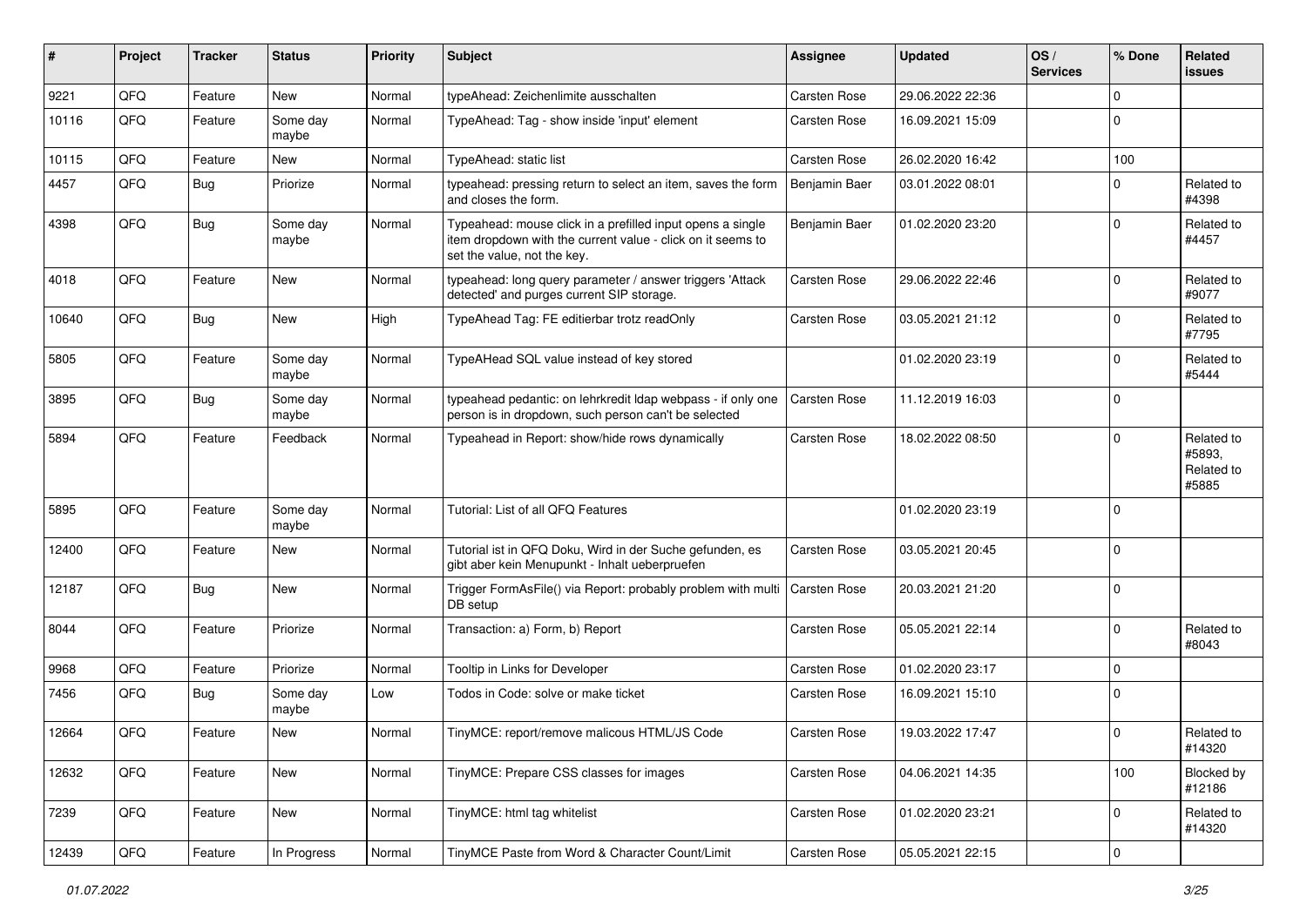| #     | Project | <b>Tracker</b> | <b>Status</b>     | <b>Priority</b> | <b>Subject</b>                                                                                            | <b>Assignee</b> | <b>Updated</b>   | OS/<br><b>Services</b> | % Done         | <b>Related</b><br><b>issues</b>             |
|-------|---------|----------------|-------------------|-----------------|-----------------------------------------------------------------------------------------------------------|-----------------|------------------|------------------------|----------------|---------------------------------------------|
| 12186 | QFQ     | Feature        | <b>New</b>        | High            | TinyMCE Config für Objekte                                                                                | Carsten Rose    | 07.12.2021 17:19 |                        | $\mathbf 0$    | <b>Blocks</b><br>#12632                     |
| 10782 | QFQ     | Feature        | Feedback          | Normal          | Tiny MCE: Image Upload                                                                                    | Enis Nuredini   | 16.05.2022 23:16 |                        | $\mathbf 0$    | Related to<br>#12452                        |
| 9704  | QFQ     | Feature        | Some day<br>maybe | Normal          | Thumbnails Generieren beim Splitten von PDF Files                                                         | Carsten Rose    | 11.12.2019 16:01 |                        | $\overline{0}$ |                                             |
| 5452  | QFQ     | Feature        | Some day<br>maybe | Normal          | Thumbnails from PDF: bad quality                                                                          |                 | 01.02.2020 23:20 |                        | $\Omega$       |                                             |
| 7402  | QFQ     | <b>Bug</b>     | Some day<br>maybe | Normal          | thumbnail cache: outdated picture when permission denied<br>and permission resolved.                      |                 | 01.02.2020 23:20 |                        | $\overline{0}$ |                                             |
| 4757  | QFQ     | Feature        | Some day<br>maybe | Normal          | Test subrecord: download links ok? Links ok?                                                              | Carsten Rose    | 01.02.2020 23:20 |                        | $\pmb{0}$      |                                             |
| 8056  | QFQ     | Feature        | Some day<br>maybe | Normal          | Termin Organisation (Reservation)                                                                         |                 | 01.02.2020 23:19 |                        | $\overline{0}$ | Related to<br>#8658                         |
| 4816  | QFQ     | Feature        | Some day<br>maybe | Normal          | Templates for QFQ Reports (Tables, Radios, )                                                              |                 | 01.02.2020 23:20 |                        | $\mathbf 0$    |                                             |
| 10345 | QFQ     | Feature        | New               | Normal          | Templates - Patterns QFQ Style                                                                            |                 | 03.05.2021 21:01 |                        | $\mathbf 0$    | Related to<br>#10713                        |
| 4549  | QFQ     | <b>Bug</b>     | Some day<br>maybe | Normal          | TemplateGroups: FE.type SELECT loose selected value<br>after save                                         | Carsten Rose    | 01.02.2020 23:20 |                        | $\Omega$       | Related to<br>#4548,<br>Related to<br>#4771 |
| 3588  | QFQ     | <b>Bug</b>     | Some day<br>maybe | Normal          | templateGroup: versteckte Elemente werden weiterhin<br>gespeichert.                                       | Carsten Rose    | 11.12.2019 16:02 |                        | $\mathbf 0$    |                                             |
| 3385  | QFQ     | Feature        | Some day<br>maybe | Normal          | templateGroup: insert/update/delete non primary records                                                   | Carsten Rose    | 11.12.2019 16:02 |                        | $\overline{0}$ |                                             |
| 7521  | QFQ     | Feature        | New               | Normal          | TemplateGroup: fe.type=upload                                                                             | Carsten Rose    | 01.02.2020 23:21 |                        | $\mathbf 0$    | Related to<br>#9706                         |
| 3882  | QFQ     | <b>Bug</b>     | Some day<br>maybe | Normal          | templateGroup: disable 'add' if limit is reached - funktioniert<br>nicht wenn bereits records existierten | Carsten Rose    | 11.12.2019 16:03 |                        | $\overline{0}$ |                                             |
| 12702 | QFQ     | <b>Bug</b>     | New               | High            | templateGroup: broken in multiDb Setup                                                                    | Carsten Rose    | 14.12.2021 16:02 |                        | $\overline{0}$ |                                             |
| 12045 | QFQ     | <b>Bug</b>     | New               | Normal          | templateGroup afterSave FE: Aufruf ohne<br>sglHonorFormElements funktioniert nicht                        | Carsten Rose    | 18.02.2021 16:33 |                        | $\overline{0}$ |                                             |
| 12716 | QFQ     | <b>Bug</b>     | New               | Normal          | template group: Pattern only applied to first instance                                                    | Carsten Rose    | 19.03.2022 17:47 |                        | $\overline{0}$ |                                             |
| 4445  | QFQ     | Feature        | Some day<br>maybe | Normal          | template group: Option to simulate fieldset                                                               |                 | 28.06.2021 14:11 |                        | $\pmb{0}$      |                                             |
| 10506 | QFQ     | <b>Bug</b>     | New               | High            | Template Group broken on MultiDB instance                                                                 | Carsten Rose    | 03.05.2021 21:12 |                        | $\Omega$       | Related to<br>#10505                        |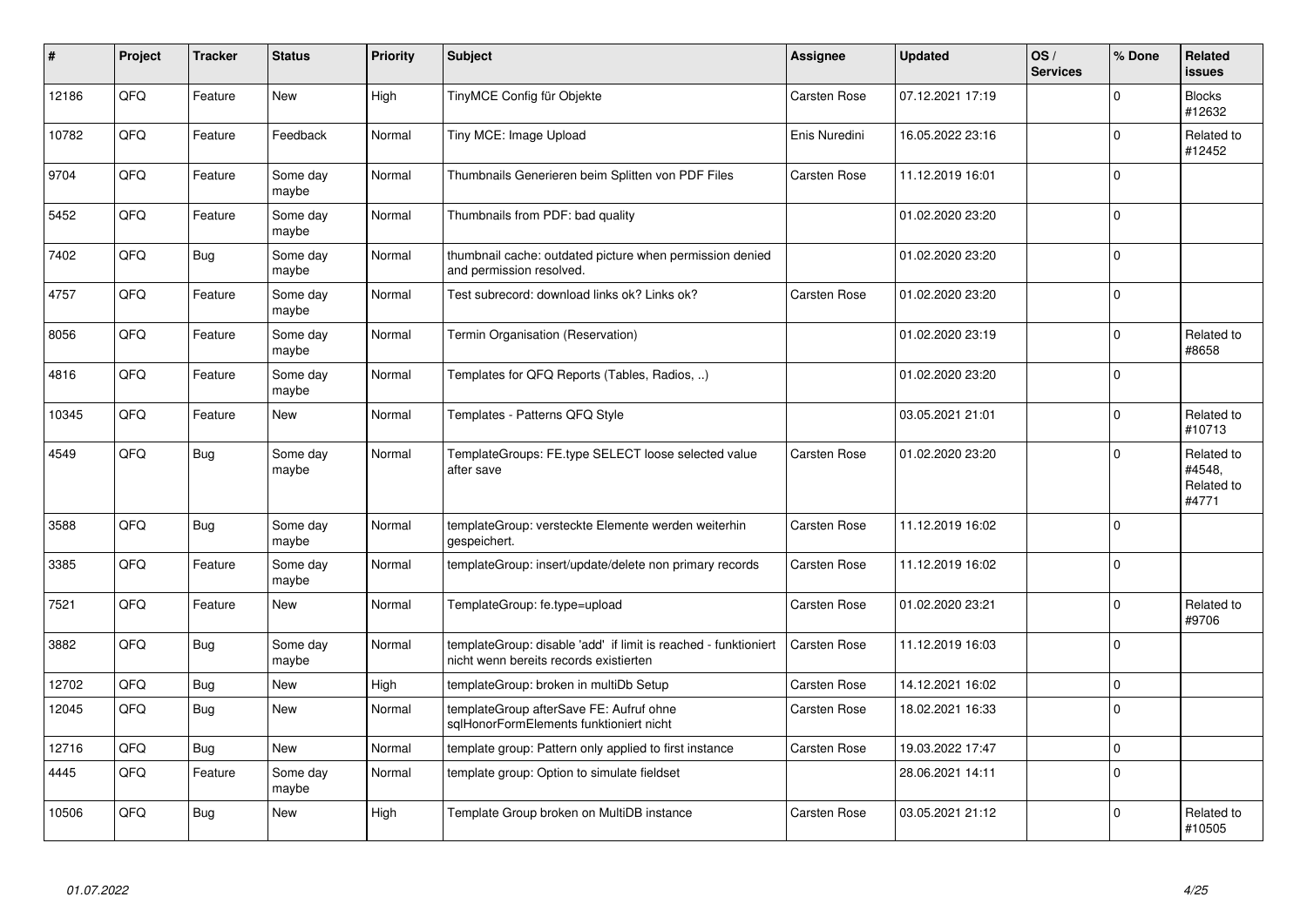| #     | Project | <b>Tracker</b> | <b>Status</b>     | <b>Priority</b> | <b>Subject</b>                                                                                       | <b>Assignee</b>                                        | <b>Updated</b>   | OS/<br><b>Services</b> | % Done         | Related<br><b>issues</b>                      |                      |
|-------|---------|----------------|-------------------|-----------------|------------------------------------------------------------------------------------------------------|--------------------------------------------------------|------------------|------------------------|----------------|-----------------------------------------------|----------------------|
| 6970  | QFQ     | Feature        | Some day<br>maybe | Normal          | tablesorter: default fuer 'sortReset' aendern von 'Ctrl' zu 'Alt'                                    | Benjamin Baer                                          | 01.02.2020 23:21 |                        | $\mathbf 0$    |                                               |                      |
| 12679 | QFQ     | Feature        | New               | Normal          | tablesorter: custom column width                                                                     | <b>Carsten Rose</b>                                    | 16.06.2021 11:10 |                        | $\overline{0}$ |                                               |                      |
| 11892 | QFQ     | Feature        | New               | Normal          | tablesorter: columns with links are hard to order - new<br>qualifier 'Y: <ord>'</ord>                | Enis Nuredini                                          | 23.03.2022 09:22 |                        | $\overline{0}$ |                                               |                      |
| 9130  | QFQ     | Feature        | Some day<br>maybe | Normal          | tablesorter: Automatic Row numbering / Zeilenummer                                                   | Benjamin Baer                                          | 01.02.2020 23:22 |                        | $\overline{0}$ |                                               |                      |
| 10745 | QFQ     | Feature        | Some day<br>maybe | Normal          | Tablesorter Excel Export                                                                             | Carsten Rose                                           | 16.09.2021 15:09 |                        | $\overline{0}$ |                                               |                      |
| 14304 | QFQ     | Bug            | New               | Normal          | table sorter view safer does not work                                                                | Carsten Rose                                           | 10.06.2022 11:49 |                        | $\overline{0}$ |                                               |                      |
| 12584 | QFQ     | Feature        | Feedback          | Normal          | T3 v10 migration script: replace alias-patterns (v11)                                                | Carsten Rose                                           | 28.05.2022 11:12 |                        | 100            |                                               |                      |
| 4258  | QFQ     | Feature        | Some day<br>maybe | High            | <b>System Defaults: Forms</b>                                                                        | Carsten Rose                                           | 03.05.2021 21:14 |                        | $\mathbf 0$    |                                               |                      |
| 3402  | QFQ     | Feature        | Some day<br>maybe | Normal          | Syntax Highlighting via CodeMirror                                                                   | Carsten Rose                                           | 11.12.2019 16:02 |                        | 100            | Related to<br>#3207                           |                      |
| 10114 | QFQ     | Feature        | New               | High            | Symbol (Link): 'G:' (Glyphicon) replaced by 'i:' (icon)                                              |                                                        | 07.12.2021 17:19 |                        | $\mathbf 0$    | Related to<br>#3797,<br>Related to<br>#4194   |                      |
| 12520 | QFQ     | <b>Bug</b>     | <b>New</b>        | Normal          | Switch FE User: still active even FE User session expired                                            | <b>Carsten Rose</b>                                    | 19.03.2022 17:48 |                        | $\overline{0}$ |                                               |                      |
| 12477 | QFQ     | Feature        | New               | Normal          | Support for refactoring: Form, FormElement, diverse<br>Tabellen/Spalten, tt-content Records          | Carsten Rose                                           | 03.05.2021 20:45 |                        | $\overline{0}$ |                                               |                      |
| 7574  | QFQ     | Bug            | New               | Normal          | Substitute error: form element not reported / dont parse<br>Form.note                                | <b>Carsten Rose</b>                                    | 01.02.2020 23:21 |                        | $\mathbf 0$    |                                               |                      |
| 7281  | QFQ     | Bug            | Some day<br>maybe | Normal          | Subrecords: on large screen separator line too short                                                 |                                                        | 01.02.2020 23:19 |                        | $\mathbf 0$    |                                               |                      |
| 12135 | QFQ     | Feature        | New               | Normal          | Subrecord: Notiz                                                                                     |                                                        | 24.04.2021 16:58 |                        | $\mathbf 0$    |                                               |                      |
| 11955 | QFQ     | Feature        | New               | Normal          | subrecord: new title option to set <th> attributes - e.g. to<br/>customize tablesorter options.</th> | attributes - e.g. to<br>customize tablesorter options. | Carsten Rose     | 03.05.2021 20:47       |                | $\overline{0}$                                | Related to<br>#11775 |
| 8187  | QFQ     | Feature        | New               | Normal          | Subrecord: enable/hide new button - make new/edit/delete<br>customizeable.                           | Carsten Rose                                           | 06.03.2021 18:44 |                        | $\mathbf 0$    | Related to<br>#11326                          |                      |
| 3432  | QFQ     | Feature        | New               | Normal          | subrecord: dynamicUpdate                                                                             | Carsten Rose                                           | 11.06.2020 21:10 |                        | $\overline{0}$ | Related to<br>#5691                           |                      |
| 11775 | QFQ     | Feature        | New               | Normal          | Subrecord Tooltip pro Feld                                                                           | Carsten Rose                                           | 18.12.2020 15:22 |                        | $\mathbf 0$    | Related to<br>#11955                          |                      |
| 12413 | QFQ     | Feature        | New               | Normal          | STORE_TYPO3: enhance for {{be_users.email:T}},<br>{{fe_users.email:T}}                               | Carsten Rose                                           | 03.05.2021 20:45 |                        | $\overline{0}$ | Related to<br>#12412,<br>Related to<br>#10012 |                      |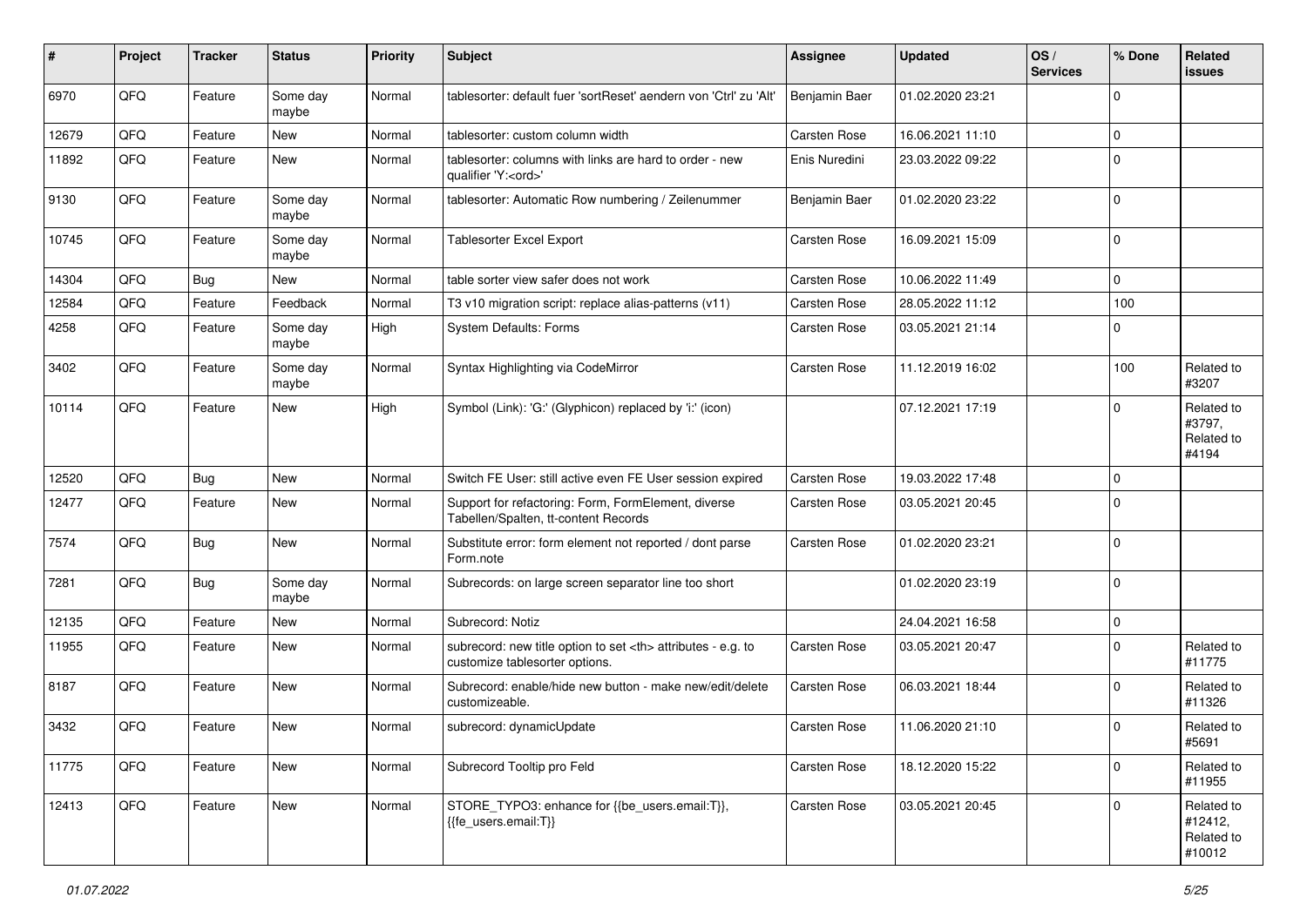| #     | Project | <b>Tracker</b> | <b>Status</b>     | <b>Priority</b> | <b>Subject</b>                                                                                     | Assignee            | <b>Updated</b>   | OS/<br><b>Services</b> | % Done      | Related<br><b>issues</b>                      |
|-------|---------|----------------|-------------------|-----------------|----------------------------------------------------------------------------------------------------|---------------------|------------------|------------------------|-------------|-----------------------------------------------|
| 9173  | QFQ     | Bug            | Priorize          | Urgent          | <b>Stale Record Lock: Firefox</b>                                                                  | Carsten Rose        | 03.05.2021 21:14 |                        | $\mathbf 0$ | Related to<br>#9789                           |
| 10081 | QFQ     | <b>Bug</b>     | <b>New</b>        | High            | Stale record lock after 'forbidden' character                                                      | Carsten Rose        | 03.05.2021 21:12 |                        | $\mathbf 0$ | Related to<br>#10082.<br>Related to<br>#9789  |
| 9129  | QFQ     | Feature        | <b>New</b>        | Normal          | sqlValidate: Message as notification, not as error                                                 | Carsten Rose        | 01.02.2020 23:22 |                        | $\Omega$    | Related to<br>#9128                           |
| 4026  | QFQ     | Feature        | Some day<br>maybe | Normal          | sqlLog.sql: log number of FE.id                                                                    | Carsten Rose        | 11.12.2019 16:03 |                        | $\mathbf 0$ | Related to<br>#5458                           |
| 3941  | QFQ     | Feature        | Some day<br>maybe | Normal          | sglAfter: es sollten mehrere moeglich sein                                                         | Carsten Rose        | 11.12.2019 16:03 |                        | $\pmb{0}$   | Related to<br>#3942                           |
| 12504 | QFQ     | Feature        | Priorize          | Normal          | sql.log: report fe.id                                                                              | Carsten Rose        | 05.05.2021 22:09 |                        | $\mathbf 0$ |                                               |
| 4050  | QFQ     | Feature        | New               | Normal          | sql.log: 1) FormElement ID which causes a specific action,<br>2) Result in the same row.           | Carsten Rose        | 15.04.2020 11:35 |                        | $\pmb{0}$   | Related to<br>#5458                           |
| 12545 | QFQ     | Bug            | <b>New</b>        | Urgent          | sql.log not created / updated                                                                      | Carsten Rose        | 14.12.2021 16:02 |                        | $\mathbf 0$ |                                               |
| 8806  | QFQ     | Feature        | <b>New</b>        | Normal          | SQL Function nl2br                                                                                 | Carsten Rose        | 01.02.2020 23:22 |                        | $\pmb{0}$   |                                               |
| 9928  | QFQ     | Feature        | Priorize          | Normal          | SpecialColumnName: a) Deprecated: ' AS "_+tag " ', b)<br>New: ' AS "_ <tag1><tag2>"'</tag2></tag1> | <b>Carsten Rose</b> | 01.02.2020 23:17 |                        | $\Omega$    | Related to<br>#9929                           |
| 7683  | QFQ     | Feature        | <b>New</b>        | Normal          | Special column names in '{{ SELECT  AS _link }}' should<br>be detected                             | Carsten Rose        | 01.02.2020 23:21 |                        | $\mathbf 0$ |                                               |
| 4442  | QFQ     | Feature        | Some day<br>maybe | Normal          | Special Column Name: link - new symbol G (Glyph) to<br>choose any available symbol                 |                     | 11.12.2019 16:02 |                        | $\mathbf 0$ |                                               |
| 12512 | QFQ     | <b>Bug</b>     | <b>New</b>        | Normal          | Some MySQL Installation can't use 'stored procedures'                                              | Carsten Rose        | 19.03.2022 17:48 |                        | $\mathbf 0$ |                                               |
| 12532 | QFQ     | Feature        | New               | High            | SIP-Parameter bei Seitenaufruf in Browser-Console<br>anzeigen                                      | Carsten Rose        | 07.12.2021 17:19 |                        | $\mathbf 0$ | Related to<br>#11893,<br>Related to<br>#14187 |
| 9707  | QFQ     | Feature        | <b>New</b>        | Normal          | SIP security: encode pageld and check pageld on decode                                             | Carsten Rose        | 01.02.2020 23:22 |                        | $\Omega$    |                                               |
| 9121  | QFQ     | <b>Bug</b>     | Priorize          | High            | sip links have r and dblndexData set                                                               | Carsten Rose        | 12.06.2021 10:41 |                        | $\mathbf 0$ |                                               |
| 7107  | QFQ     | Feature        | Some day<br>maybe | Normal          | Showcase Registration Tool: Anmeldung / Administration :<br>Liste Anmeldungen / Emaileinaldung     | Carsten Rose        | 11.12.2019 16:01 |                        | $\Omega$    |                                               |
| 3537  | QFQ     | Feature        | Some day<br>maybe | Low             | SHOW COLUMNS FROM tableName - Extend '{{!'<br>definition                                           | Carsten Rose        | 11.12.2019 16:02 |                        | $\mathbf 0$ |                                               |
| 8963  | QFQ     | Feature        | Priorize          | Normal          | Setting values in a store: flexible way                                                            | Carsten Rose        | 05.05.2021 22:10 |                        | $\mathbf 0$ | Related to<br>#8975                           |
| 4551  | QFQ     | Feature        | Some day<br>maybe | Normal          | Set 'pills' via dynamicUpdate to show/hide/disabled                                                |                     | 01.02.2020 23:20 |                        | $\Omega$    | Related to<br>#3752                           |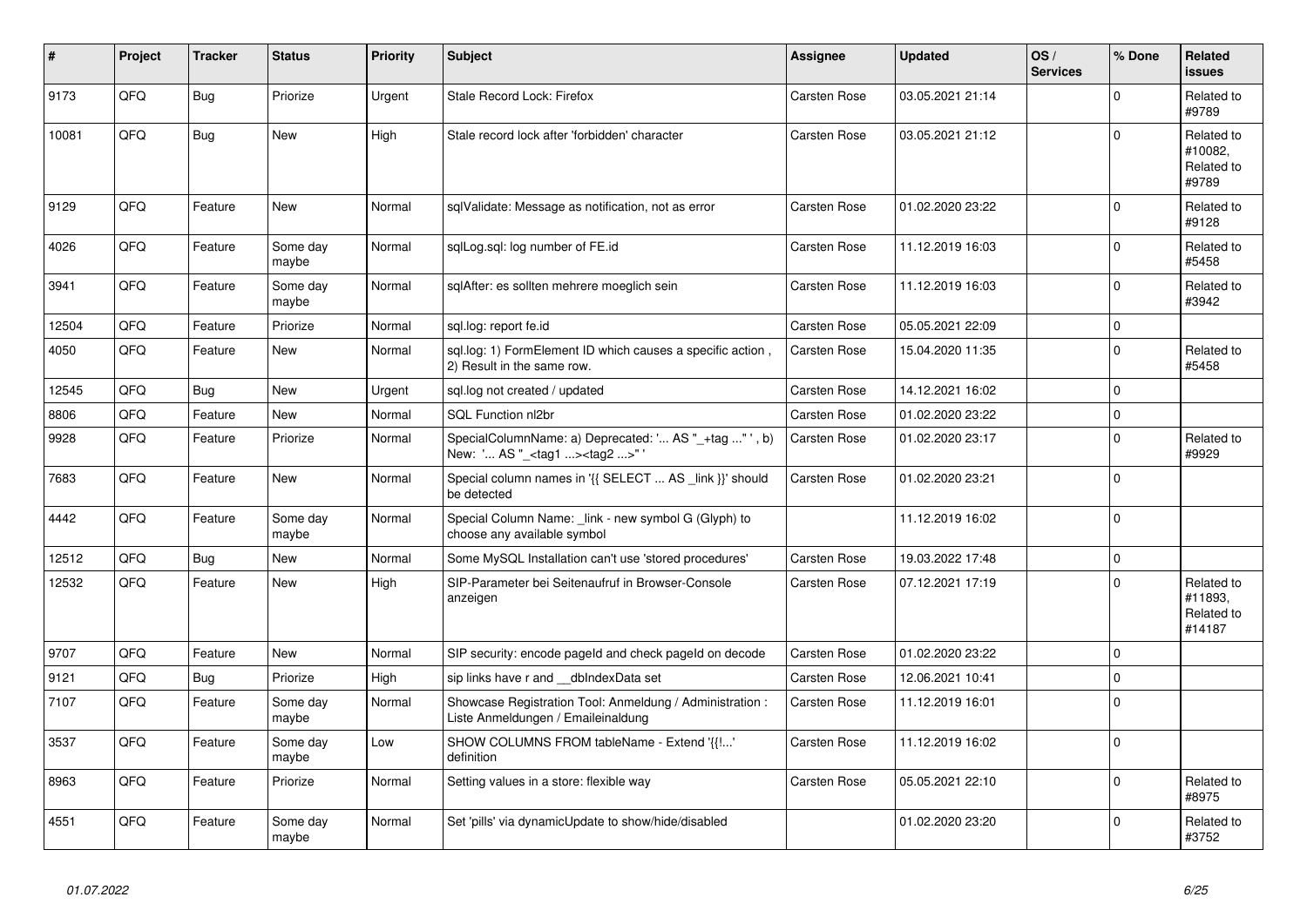| #     | Project | <b>Tracker</b> | <b>Status</b>     | <b>Priority</b> | Subject                                                                                            | <b>Assignee</b> | <b>Updated</b>   | OS/<br><b>Services</b> | % Done      | Related<br><b>issues</b> |
|-------|---------|----------------|-------------------|-----------------|----------------------------------------------------------------------------------------------------|-----------------|------------------|------------------------|-------------|--------------------------|
| 4956  | QFQ     | Feature        | Some day<br>maybe | Normal          | Sendmail: Benutzerdefinierte Headers                                                               | Carsten Rose    | 11.12.2019 16:02 |                        | 0           |                          |
| 7014  | QFQ     | Bug            | New               | Normal          | Sending invalid emails succeeds when<br>debug.redirectAllMailTo is set                             | Carsten Rose    | 01.02.2020 23:21 |                        | $\Omega$    |                          |
| 11080 | QFQ     | Feature        | <b>New</b>        | Normal          | Send MQTT messages                                                                                 | Carsten Rose    | 29.08.2020 19:49 |                        | 0           |                          |
| 13899 | QFQ     | <b>Bug</b>     | ToDo              | Normal          | Selenium: zum laufen bringen                                                                       | Enis Nuredini   | 25.03.2022 10:24 |                        | 0           |                          |
| 13900 | QFQ     | Feature        | Priorize          | Normal          | Selenium: Check das Cookie/PDF funktioniert                                                        | Enis Nuredini   | 25.03.2022 12:45 |                        | 0           |                          |
| 14227 | QFQ     | Feature        | New               | Normal          | Selenium Konkurrenz: cypress.io                                                                    | Enis Nuredini   | 28.05.2022 11:02 |                        | 0           |                          |
| 7616  | QFQ     | Bug            | Priorize          | Normal          | Selectlist with Enum & Dynamic Update                                                              | Carsten Rose    | 01.02.2020 10:13 |                        | $\Omega$    |                          |
| 7519  | QFQ     | Feature        | New               | Normal          | Select: Multi                                                                                      | Carsten Rose    | 01.02.2020 23:22 |                        | $\Omega$    |                          |
| 7730  | QFQ     | Feature        | Priorize          | Normal          | SELECT Box: title in between                                                                       | Benjamin Baer   | 01.02.2020 23:22 |                        | 0           |                          |
| 11076 | QFQ     | Feature        | In Progress       | Normal          | SELECT  AS _websocket                                                                              | Carsten Rose    | 30.08.2020 17:49 |                        | $\Omega$    |                          |
| 3727  | QFQ     | Feature        | New               | High            | Security: Session Hijacking erschweren                                                             | Carsten Rose    | 03.05.2021 21:14 |                        | 0           |                          |
| 880   | QFQ     | Feature        | Some day<br>maybe | Urgent          | Security: PHP, SQL Injection, XSS                                                                  |                 | 03.05.2021 21:14 |                        | $\Omega$    | Related to<br>#14320     |
| 5428  | QFQ     | Feature        | Some day<br>maybe | Normal          | secure thumbnail: late render on access.                                                           | Carsten Rose    | 01.02.2020 23:20 |                        | 0           |                          |
| 5366  | QFQ     | Feature        | Priorize          | Normal          | Saving with keyboard shortcuts                                                                     | Benjamin Baer   | 21.03.2022 09:47 |                        | 0           |                          |
| 12974 | QFQ     | <b>Bug</b>     | New               | High            | Sanitize Queries in Action-Elements                                                                | Carsten Rose    | 07.12.2021 17:19 |                        | $\Omega$    |                          |
| 9394  | QFQ     | Feature        | Priorize          | Normal          | REST: allow for non numerical ids in get requests                                                  | Carsten Rose    | 05.05.2021 22:10 |                        | 0           |                          |
| 7921  | QFQ     | Feature        | Some day<br>maybe | Normal          | Rest API Export: URL kuerzer machen                                                                |                 | 01.02.2020 23:19 |                        | 0           |                          |
| 14028 | QFQ     | Feature        | <b>New</b>        | Normal          | Required notification: visual nicer                                                                | Enis Nuredini   | 28.05.2022 11:01 |                        | 0           |                          |
| 4454  | QFQ     | Bug            | Some day<br>maybe | Normal          | Required Elements: multiple elements in a row - whole row<br>marked if only one input is empty.    | Benjamin Baer   | 01.02.2020 23:20 |                        | $\Omega$    |                          |
| 9855  | QFQ     | Bug            | <b>New</b>        | Normal          | <b>Required Check</b>                                                                              |                 | 01.02.2020 15:56 |                        | 0           |                          |
| 5129  | QFQ     | Feature        | Some day<br>maybe | Normal          | Reports: SQL fuer x Achse und y Achse                                                              |                 | 11.12.2019 16:02 |                        | $\Omega$    |                          |
| 5345  | QFQ     | Feature        | <b>New</b>        | Normal          | Report: UPDATE / INSERT / DELETE statements should<br>trigger subqueries, depending on the result. | Carsten Rose    | 27.05.2020 16:11 |                        | $\Omega$    |                          |
| 9811  | QFQ     | Feature        | New               | Normal          | Report: tag every n'th row                                                                         | Carsten Rose    | 01.02.2020 23:22 |                        | $\mathbf 0$ |                          |
| 4435  | QFQ     | Feature        | Some day<br>maybe | Normal          | Report: striptags - specify allowed tags                                                           |                 | 01.02.2020 23:20 |                        | 0           |                          |
| 14323 | QFQ     | Bug            | In Progress       | Normal          | Report: render=both single - no impact                                                             | Carsten Rose    | 19.06.2022 18:31 |                        | 0           |                          |
| 3991  | QFQ     | Feature        | Some day<br>maybe | Normal          | report: Columnname '_skipWrap' skips 'fbeg', 'fend'                                                | Carsten Rose    | 11.12.2019 16:03 |                        | 0           |                          |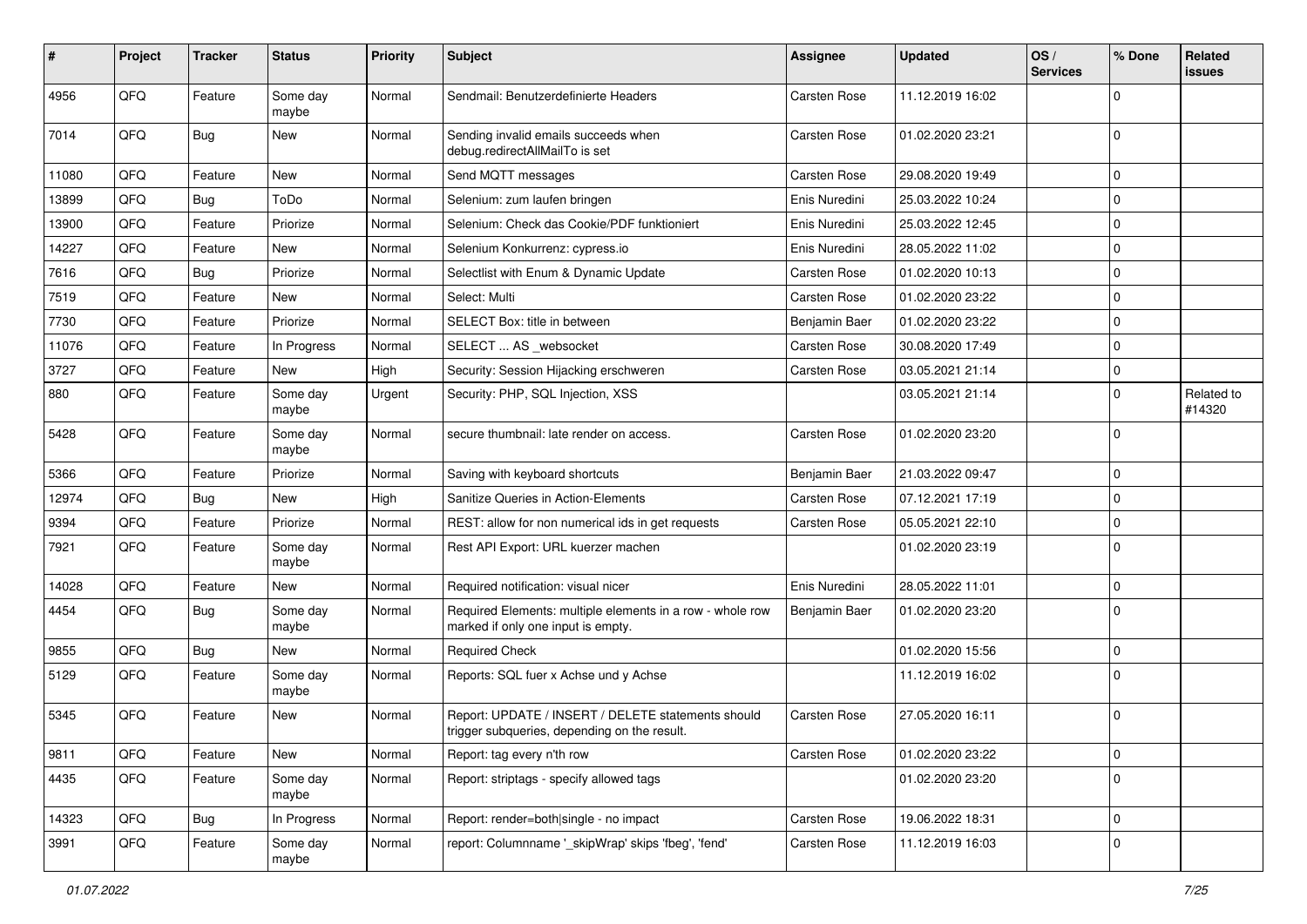| #     | Project | <b>Tracker</b> | <b>Status</b>     | <b>Priority</b> | Subject                                                                                      | <b>Assignee</b> | <b>Updated</b>   | OS/<br><b>Services</b> | % Done      | Related<br><b>issues</b>                                               |
|-------|---------|----------------|-------------------|-----------------|----------------------------------------------------------------------------------------------|-----------------|------------------|------------------------|-------------|------------------------------------------------------------------------|
| 9052  | QFQ     | Feature        | Feedback          | High            | Report: CodeMirror with SQL Syntax Highlight in FE                                           | Enis Nuredini   | 08.06.2022 10:25 |                        | $\mathbf 0$ |                                                                        |
| 3967  | QFQ     | Feature        | Some day<br>maybe | High            | Report: Checkbox, Radio, Dropdown, Input welches ohne<br>Submit funktioniert - 'Inline-Form' | Carsten Rose    | 03.05.2021 21:14 |                        | $\mathbf 0$ |                                                                        |
| 11534 | QFQ     | Feature        | New               | Normal          | Report: Action on selected rows - Table batchprocessing<br>feature                           |                 | 18.11.2020 08:15 |                        | $\mathbf 0$ |                                                                        |
| 9535  | QFQ     | Bug            | Feedback          | Normal          | Report:  AS '_vertical' - column to wide - vertical >> rot45,<br>rot90                       | Benjamin Baer   | 01.02.2020 15:56 |                        | $\mathbf 0$ |                                                                        |
| 10463 | QFQ     | Feature        | New               | Normal          | Report_link: expliztes setzen von HTML Tags (Bedarf fuer<br>'data-selenium' & 'id')          | Enis Nuredini   | 23.03.2022 09:23 |                        | $\mathbf 0$ | Related to<br>#7648                                                    |
| 6723  | QFQ     | Feature        | New               | Normal          | Report QFQ Installation and Version                                                          | Carsten Rose    | 12.06.2021 09:07 |                        | $\mathbf 0$ |                                                                        |
| 7261  | QFQ     | Bug            | <b>New</b>        | Normal          | Report pathFilename for user without path, only the filename                                 | Carsten Rose    | 01.02.2020 23:21 |                        | $\mathbf 0$ |                                                                        |
| 9983  | QFQ     | Feature        | <b>New</b>        | Normal          | Report Notation: new keyword 'range'                                                         | Carsten Rose    | 01.02.2020 15:55 |                        | $\mathbf 0$ |                                                                        |
| 8975  | QFQ     | Feature        | New               | Normal          | Report Notation: 2.0                                                                         | Carsten Rose    | 01.02.2020 23:22 |                        | $\mathbf 0$ | Related to<br>#8963                                                    |
| 11323 | QFQ     | Feature        | Some day<br>maybe | Normal          | Report Frontend Editor Modal + Codemirror                                                    | Carsten Rose    | 16.09.2021 15:10 |                        | $\mathbf 0$ | Related to<br>#11036                                                   |
| 10005 | QFQ     | Feature        | Priorize          | Normal          | Report / special column name:  AS _calendar                                                  | Carsten Rose    | 03.06.2020 17:28 |                        | $\mathbf 0$ |                                                                        |
| 4640  | QFQ     | Feature        | Some day<br>maybe | Normal          | Rename System Forms                                                                          |                 | 01.02.2020 23:20 |                        | $\mathbf 0$ |                                                                        |
| 12611 | QFQ     | Feature        | Some day<br>maybe | Normal          | Refactoring: Bootstrap with Lazy Loading                                                     | Carsten Rose    | 08.06.2022 10:37 |                        | $\mathbf 0$ | Related to<br>#12490,<br>Related to<br>#10013,<br>Related to<br>#7732  |
| 10012 | QFQ     | Feature        | Priorize          | Normal          | redirectAllMailTo: {{beEmail:T}}                                                             | Carsten Rose    | 08.05.2021 09:54 |                        | $\mathbf 0$ | Related to<br>#12412,<br>Related to<br>#12413,<br>Related to<br>#10011 |
| 13700 | QFQ     | Feature        | <b>New</b>        | Normal          | Redesign qfq.io Seite                                                                        | Carsten Rose    | 19.03.2022 17:43 |                        | $\mathbf 0$ |                                                                        |
| 7099  | QFQ     | Feature        | New               | Normal          | Redesign FormEditor                                                                          | Carsten Rose    | 01.02.2020 23:21 |                        | $\mathbf 0$ |                                                                        |
| 9789  | QFQ     | Bug            | In Progress       | High            | Record Lock: release to early on 'leave page'                                                | Carsten Rose    | 10.01.2022 09:25 |                        | 100         | Related to<br>#10081,<br>Related to<br>#9173,<br>Related to<br>#8702   |
| 7480  | QFQ     | Feature        | New               | Normal          | Record History (Undo / Redo)                                                                 | Carsten Rose    | 11.12.2019 16:16 |                        | $\mathbf 0$ | Related to<br>#2361                                                    |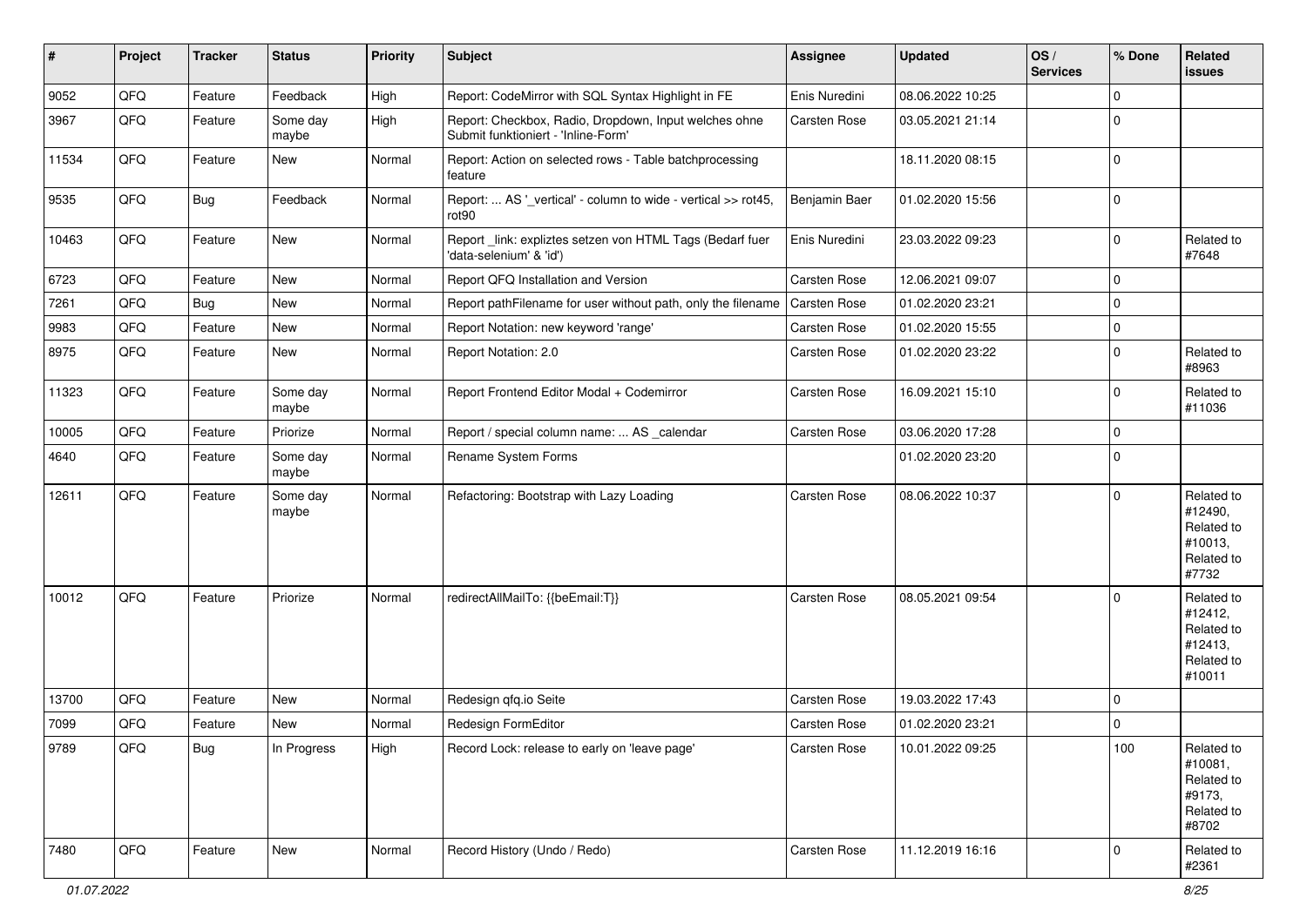| #     | Project | <b>Tracker</b> | <b>Status</b>     | <b>Priority</b> | Subject                                                                             | <b>Assignee</b>     | <b>Updated</b>   | OS/<br><b>Services</b> | % Done         | Related<br><b>issues</b>                                               |
|-------|---------|----------------|-------------------|-----------------|-------------------------------------------------------------------------------------|---------------------|------------------|------------------------|----------------|------------------------------------------------------------------------|
| 7280  | QFQ     | Feature        | New               | Normal          | recently used table                                                                 | Carsten Rose        | 01.02.2020 23:21 |                        | $\mathbf 0$    |                                                                        |
| 3109  | QFQ     | <b>Bug</b>     | Some day<br>maybe | High            | RealUrl: Links werden nicht korrekt gerendert                                       | Carsten Rose        | 03.05.2021 21:14 |                        | $\mathbf 0$    |                                                                        |
| 1623  | QFQ     | Feature        | Some day<br>maybe | Normal          | RealURL                                                                             |                     | 11.12.2019 16:03 |                        | 30             |                                                                        |
| 3867  | QFQ     | Feature        | Priorize          | Normal          | Readonly Formular: Template Groups add/delete<br>ausbeldnen                         | Carsten Rose        | 05.05.2021 22:12 |                        | $\overline{0}$ |                                                                        |
| 7795  | QFQ     | Bug            | New               | Normal          | Readonly Form: Typeahead-Felder                                                     | Carsten Rose        | 01.02.2020 23:22 |                        | $\mathbf 0$    | Related to<br>#10640                                                   |
| 7513  | QFQ     | Bug            | New               | Normal          | Radios not correct aligned                                                          | Carsten Rose        | 01.02.2020 23:22 |                        | $\mathbf 0$    |                                                                        |
| 10766 | QFQ     | Bug            | New               | High            | Radiobutton / parameter.buttonClass=btn-default: dynamic<br>update                  |                     | 03.05.2021 21:12 |                        | $\overline{0}$ | Related to<br>#11237                                                   |
| 11237 | QFQ     | Bug            | New               | High            | Radiobutton / parameter.buttonClass= btn-default - kein dirty<br>Trigger            | Benjamin Baer       | 03.05.2021 21:12 |                        | $\mathbf 0$    | Related to<br>#10766                                                   |
| 11239 | QFQ     | Bug            | New               | Normal          | Radiobutton (plain): horizontales Rendern abhängig vom<br>Datentyp in der Datenbank | Carsten Rose        | 30.09.2020 18:37 |                        | $\overline{0}$ |                                                                        |
| 7924  | QFQ     | Feature        | New               | Normal          | Radio/Checkbox with Tooltip                                                         | Carsten Rose        | 01.02.2020 23:22 |                        | $\pmb{0}$      |                                                                        |
| 9020  | QFQ     | <b>Bug</b>     | Some day<br>maybe | Normal          | radio mit buttonClass und dynamicUpdate lassen sich nicht<br>kombinieren            |                     | 11.12.2019 16:01 |                        | $\overline{0}$ |                                                                        |
| 6483  | QFQ     | Bug            | <b>New</b>        | Normal          | R Store funktioniert nicht bei 'Report Notation' im FE                              | <b>Carsten Rose</b> | 01.02.2020 23:21 |                        | $\overline{0}$ |                                                                        |
| 5851  | QFQ     | Feature        | Some day<br>maybe | Normal          | Queue System implementieren: MQTT, RabbitMQ                                         |                     | 01.02.2020 23:20 |                        | $\overline{0}$ | Related to<br>#5715                                                    |
| 7520  | QFQ     | Feature        | New               | Normal          | QR Code:  AS _qr ( AS _link)                                                        | Carsten Rose        | 01.02.2020 23:22 |                        | $\mathbf 0$    |                                                                        |
| 13757 | QFQ     | Feature        | New               | High            | QR / Bar-Code Plugin                                                                | Enis Nuredini       | 19.03.2022 17:43 |                        | $\mathbf 0$    |                                                                        |
| 4771  | QFQ     | Bug            | Some day<br>maybe | Normal          | qfq: select-down-values empty after save (edit-form for<br>program administrators)  | Carsten Rose        | 01.02.2020 23:20 |                        | $\overline{0}$ | Related to<br>#4549, Has<br>duplicate<br>#4282                         |
| 8586  | QFQ     | Feature        | Some day<br>maybe | Normal          | QFQ: Enhance Error message for 'record not found'                                   | Carsten Rose        | 16.09.2021 15:10 |                        | $\overline{0}$ |                                                                        |
| 5480  | QFQ     | Feature        | Some day<br>maybe | Normal          | QFQ: Dokumentation mit Screenshots versehen                                         | Carsten Rose        | 01.02.2020 23:20 |                        | $\Omega$       | Related to<br>#9879                                                    |
| 14187 | QFQ     | Feature        | New               | High            | qfq.log: show current URL                                                           | Carsten Rose        | 28.05.2022 11:02 |                        | $\mathbf 0$    | Related to<br>#13933,<br>Related to<br>#12532,<br>Related to<br>#11893 |
| 6574  | QFQ     | <b>Bug</b>     | Priorize          | Normal          | qfq.log: Fehlermeldung wurde angezeigt, aber nicht geloggt                          | Carsten Rose        | 01.02.2020 10:13 |                        | $\mathbf 0$    |                                                                        |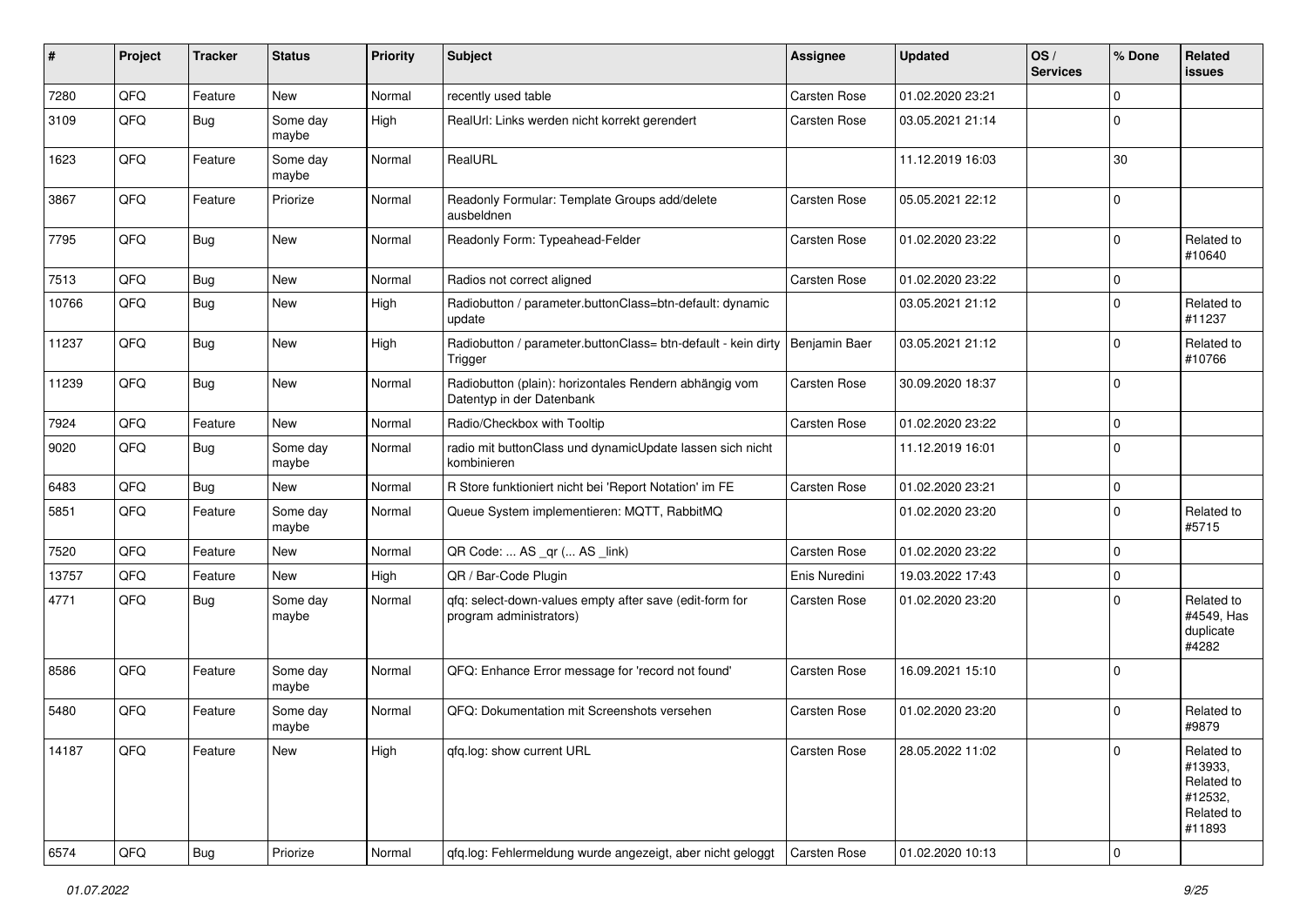| #     | Project | <b>Tracker</b> | <b>Status</b>     | <b>Priority</b> | <b>Subject</b>                                                                                                                        | <b>Assignee</b>        | <b>Updated</b>   | OS/<br><b>Services</b> | % Done         | Related<br><b>issues</b> |
|-------|---------|----------------|-------------------|-----------------|---------------------------------------------------------------------------------------------------------------------------------------|------------------------|------------------|------------------------|----------------|--------------------------|
| 13528 | QFQ     | <b>Bug</b>     | <b>New</b>        | Normal          | qfq.io > releases: es wird kein neues Release angelegt                                                                                | Benjamin Baer          | 19.03.2022 17:46 |                        | $\mathbf 0$    |                          |
| 4839  | QFQ     | Feature        | Some day<br>maybe | Normal          | qfq-handle in <head> Abschnitt</head>                                                                                                 | Carsten Rose           | 11.12.2019 16:02 |                        | $\Omega$       |                          |
| 7108  | QFQ     | Feature        | Some day<br>maybe | Normal          | <b>QFQ Wrap Elements</b>                                                                                                              |                        | 11.12.2019 16:01 |                        | $\overline{0}$ |                          |
| 3692  | QFQ     | Feature        | Some day<br>maybe | Normal          | QFQ Webseite                                                                                                                          | Benjamin Baer          | 11.12.2019 16:02 |                        | $\mathbf 0$    | Related to<br>#5033      |
| 9927  | QFQ     | Feature        | <b>New</b>        | Normal          | QFQ Update: a) Update nur machen wenn BE User<br>eingeloggt ist., b) Bei Fehler genaue Meldung welcher<br>Updateschritt Probleme hat. | Carsten Rose           | 22.01.2020 12:59 |                        | $\overline{0}$ |                          |
| 7524  | QFQ     | Bug            | <b>New</b>        | Normal          | QFQ throws a 'General Error' if 'fileadmin/protected/log/' is<br>not writeable                                                        | Carsten Rose           | 01.02.2020 23:22 |                        | $\overline{0}$ |                          |
| 5892  | QFQ     | Feature        | Some day<br>maybe | Normal          | QFQ should use T3 API to manipulate FE GROUP<br>membership                                                                            |                        | 01.02.2020 23:20 |                        | $\mathbf 0$    |                          |
| 13609 | QFQ     | Feature        | New               | Normal          | QFQ Introduction: Seite aufloesen                                                                                                     | Philipp<br>Gröbelbauer | 28.05.2022 11:02 |                        | $\overline{0}$ |                          |
| 12465 | QFQ     | Feature        | <b>New</b>        | Normal          | QFQ Function: use in FE to fill StoreRecord                                                                                           | <b>Carsten Rose</b>    | 05.05.2021 21:58 |                        | $\overline{0}$ |                          |
| 12395 | QFQ     | Bug            | ToDo              | High            | QFQ Function: Result two times shown                                                                                                  | Carsten Rose           | 18.02.2022 08:59 |                        | $\mathbf 0$    |                          |
| 12463 | QFQ     | Bug            | ToDo              | High            | QFQ Function: 'function' and 'sql' on same level - output of<br>sal is shown two times.                                               | Carsten Rose           | 15.12.2021 16:31 |                        | $\overline{0}$ |                          |
| 12508 | QFQ     | Bug            | In Progress       | High            | qfq Form: sendMail                                                                                                                    | Karin Niffeler         | 19.03.2022 17:48 |                        | $\mathbf 0$    |                          |
| 1635  | QFQ     | Feature        | Some day<br>maybe | Normal          | QFQ Extension content record: weitere Optionen<br>einblenden.                                                                         | <b>Carsten Rose</b>    | 11.12.2019 16:03 |                        | $\overline{0}$ |                          |
| 9024  | QFQ     | <b>Bug</b>     | Some day<br>maybe | Normal          | QFQ Einarbeitung                                                                                                                      |                        | 01.02.2020 15:56 |                        | $\mathbf 0$    |                          |
| 6140  | QFQ     | <b>Bug</b>     | Priorize          | Normal          | QFQ DnD Sort: Locked fields                                                                                                           | Benjamin Baer          | 21.03.2022 09:56 |                        | $\mathbf 0$    |                          |
| 5389  | QFQ     | Feature        | Some day<br>maybe | Normal          | QFQ Design: Multline label / note                                                                                                     | Benjamin Baer          | 01.02.2020 23:19 |                        | $\mathbf 0$    |                          |
| 5160  | QFQ     | Feature        | Some day<br>maybe | Normal          | QFQ collaborative / together.js, ShareJS, y-js, collaborative,                                                                        |                        | 11.12.2019 16:02 |                        | $\overline{0}$ |                          |
| 13592 | QFQ     | Bug            | New               | Normal          | QFQ Build Queue: das vergeben von Tags klappt nicht. Es<br>werden keine Releases gebaut.                                              | Carsten Rose           | 19.03.2022 17:45 |                        | $\overline{0}$ |                          |
| 14376 | QFO     | Feature        | New               | Normal          | QFQ Bootstrap: if missing, create stored procedures                                                                                   | Enis Nuredini          | 19.06.2022 16:37 |                        | $\pmb{0}$      |                          |
| 10124 | QFQ     | Feature        | Feedback          | Normal          | qfq AAI-Login                                                                                                                         | Karin Niffeler         | 07.05.2020 09:36 |                        | $\mathbf 0$    |                          |
| 1234  | QFQ     | Feature        | Some day<br>maybe | Normal          | QF: Record numbering: Im Grid soll in Spalte 1 optional die<br>laufende Nummer der Records angezeigt werden.                          |                        | 01.02.2020 23:20 |                        | $\mathbf 0$    |                          |
| 955   | QFG     | Feature        | Some day<br>maybe | Normal          | QF: Notizen vor/nach dem Form                                                                                                         |                        | 01.02.2020 23:20 |                        | $\mathbf 0$    |                          |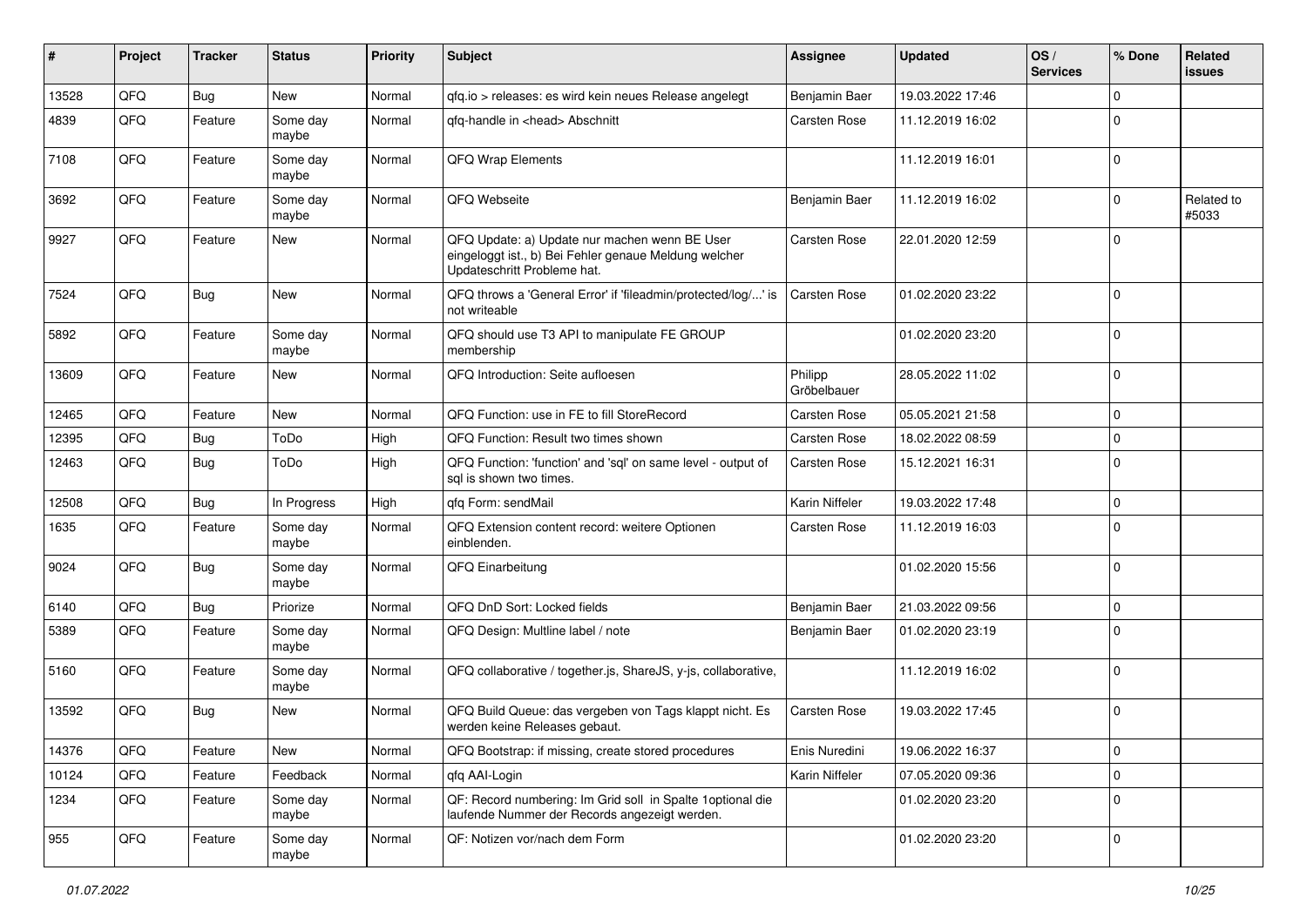| #     | Project | <b>Tracker</b> | <b>Status</b>     | <b>Priority</b> | <b>Subject</b>                                                                                    | Assignee            | <b>Updated</b>   | OS/<br><b>Services</b> | % Done         | Related<br><b>issues</b>                    |
|-------|---------|----------------|-------------------|-----------------|---------------------------------------------------------------------------------------------------|---------------------|------------------|------------------------|----------------|---------------------------------------------|
| 1251  | QFQ     | Feature        | Some day<br>maybe | Normal          | QF: Combo                                                                                         |                     | 11.12.2019 16:03 |                        | $\overline{0}$ |                                             |
| 1253  | QFQ     | Feature        | Some day<br>maybe | Normal          | QF: Colorpicker                                                                                   |                     | 11.12.2019 16:03 |                        | $\overline{0}$ |                                             |
| 11980 | QFQ     | Feature        | In Progress       | Normal          | protected verzeichnis MUSS geschützt werden                                                       | Carsten Rose        | 07.09.2021 13:30 |                        | $\pmb{0}$      |                                             |
| 9135  | QFQ     | Feature        | Priorize          | Normal          | Progress Bar generic / replace old hourglass download<br>popup                                    | Benjamin Baer       | 03.01.2022 07:43 |                        | $\mathbf 0$    |                                             |
| 10658 | QFQ     | <b>Bug</b>     | New               | Normal          | processReadOnly broken                                                                            | Carsten Rose        | 27.05.2020 17:55 |                        | $\mathbf 0$    |                                             |
| 4023  | QFQ     | Feature        | New               | Normal          | prepared statements - FE action: salveld, sqllnsert,<br>sqlUpdate, sqlDelete, sqlBefore, sqlAfter | Carsten Rose        | 11.12.2019 16:15 |                        | $\overline{0}$ |                                             |
| 3495  | QFQ     | Feature        | Some day<br>maybe | Normal          | Predifined Parameter werden nicht in '+' (add new record)<br>SIP gerendert.                       |                     | 11.12.2019 16:02 |                        | $\Omega$       |                                             |
| 8204  | QFQ     | Feature        | Priorize          | High            | Position 'required mark'                                                                          | Carsten Rose        | 16.06.2021 13:44 |                        | $\mathbf 0$    |                                             |
| 10080 | QFQ     | Feature        | <b>New</b>        | Normal          | Popup on 'save' / 'close': configure dialog (answer<br>yes/no/cancle/)                            | Carsten Rose        | 28.03.2021 20:52 |                        | $\overline{0}$ | Is duplicate<br>of #12262                   |
| 11668 | QFQ     | Bug            | <b>New</b>        | Normal          | Play function.sql - problem with mysql                                                            | Carsten Rose        | 03.05.2021 20:48 |                        | $\mathbf 0$    |                                             |
| 12556 | QFQ     | Feature        | <b>New</b>        | Normal          | Pills Title: colored = static or dynamic on allrequiredgiven                                      | Benjamin Baer       | 19.03.2022 17:49 |                        | $\pmb{0}$      |                                             |
| 2063  | QFQ     | Bug            | Some day<br>maybe | Normal          | Pills auf 'inaktiv' setzen falls keine Element auf dem Pill<br>sichtbar sind.                     | Benjamin Baer       | 11.12.2019 16:03 |                        | $\overline{0}$ | Related to<br>#3752                         |
| 8668  | QFQ     | <b>Bug</b>     | <b>New</b>        | High            | Pill disabled: dyamic mode 'hidden' not respected - FE is still<br>required                       | Carsten Rose        | 03.05.2021 21:14 |                        | $\Omega$       |                                             |
| 10819 | QFQ     | Feature        | New               | Normal          | Persistent SIP - second try                                                                       | Carsten Rose        | 29.06.2020 23:02 |                        | $\mathbf 0$    | Related to<br>#6261                         |
| 6261  | QFQ     | Feature        | New               | Normal          | <b>Persistent SIP</b>                                                                             | <b>Carsten Rose</b> | 12.06.2021 09:07 |                        | $\mathbf 0$    | Related to<br>#10819                        |
| 7336  | QFQ     | Feature        | Some day<br>maybe | Normal          | PDF Upload: disallow PDFs with specific Meta information                                          | <b>Carsten Rose</b> | 11.12.2019 16:01 |                        | $\Omega$       |                                             |
| 5715  | QFQ     | Feature        | New               | High            | PDF Caching                                                                                       | Carsten Rose        | 03.05.2021 21:14 |                        | $\mathbf 0$    | Related to<br>#5851,<br>Related to<br>#6357 |
| 8101  | QFQ     | Feature        | Some day<br>maybe | Normal          | Password hash: support further hashing methods                                                    | Carsten Rose        | 16.09.2021 15:10 |                        | $\Omega$       |                                             |
| 10384 | QFQ     | Feature        | New               | Normal          | Parameter Exchange QFQ Instances                                                                  |                     | 07.05.2020 09:38 |                        | $\mathbf 0$    |                                             |
| 7681  | QFQ     | Feature        | New               | Normal          | Optional switch off 'check for modified record'                                                   | Carsten Rose        | 01.02.2020 23:21 |                        | $\mathbf 0$    |                                             |
| 7650  | QFQ     | Bug            | <b>New</b>        | High            | Optional do not show 'required' sign on FormElement                                               | Carsten Rose        | 03.05.2021 21:14 |                        | $\overline{0}$ |                                             |
| 14175 | QFQ     | Bug            | In Progress       | Normal          | Opening a form with no QFQ Session cookie fails                                                   | <b>Carsten Rose</b> | 03.06.2022 10:40 |                        | $\overline{0}$ |                                             |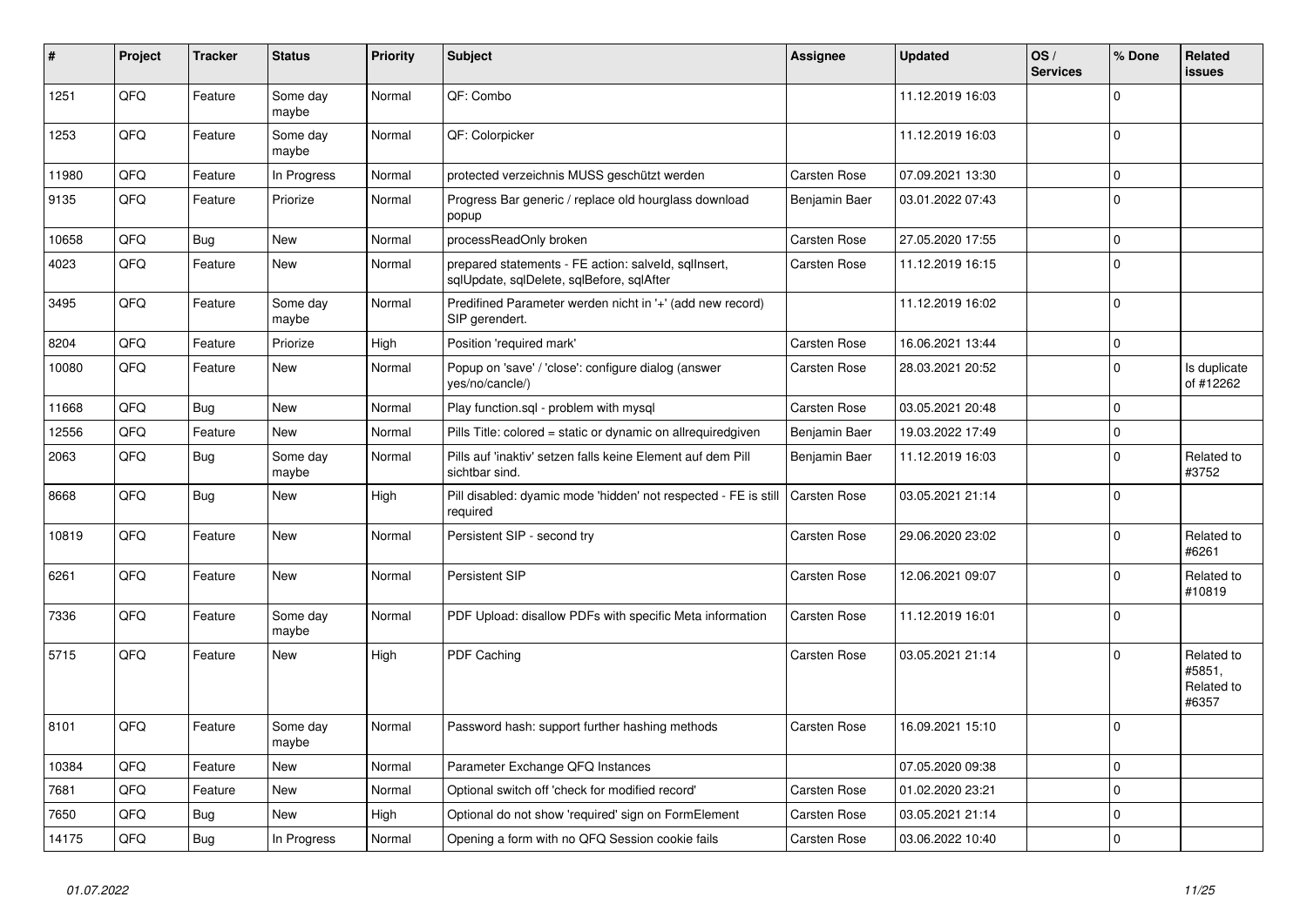| #     | Project | <b>Tracker</b> | <b>Status</b>     | <b>Priority</b> | <b>Subject</b>                                                                                        | <b>Assignee</b> | <b>Updated</b>   | OS/<br><b>Services</b> | % Done      | Related<br><b>issues</b>                      |
|-------|---------|----------------|-------------------|-----------------|-------------------------------------------------------------------------------------------------------|-----------------|------------------|------------------------|-------------|-----------------------------------------------|
| 7685  | QFQ     | Bug            | New               | Normal          | Open FormElement from QFQ error message and save<br>modified record: error about missing {{formId:F}} | Carsten Rose    | 01.02.2020 23:22 |                        | 0           |                                               |
| 10011 | QFQ     | Feature        | Priorize          | Normal          | Offer new STORE_TYPO3 Variable 'beUser', 'beEmail'                                                    | Carsten Rose    | 08.05.2021 09:51 |                        | $\Omega$    | Related to<br>#10012,<br>Related to<br>#12511 |
| 14090 | QFQ     | Feature        | <b>New</b>        | Normal          | Nützliche _script funktionen                                                                          | Carsten Rose    | 28.05.2022 11:03 |                        | $\mathbf 0$ |                                               |
| 12133 | QFQ     | Bug            | New               | Normal          | NPM, phpSpreadSheet aktualisieren                                                                     | Carsten Rose    | 15.03.2021 09:04 |                        | 0           |                                               |
| 3613  | QFQ     | Bug            | Some day<br>maybe | Normal          | note /note unchecked -> note div (col-md) wird weiterhin<br>gerendert                                 | Elias Villiger  | 01.02.2020 23:19 |                        | 100         |                                               |
| 4546  | QFQ     | <b>Bug</b>     | Some day<br>maybe | Normal          | NH: SIP storage is destroyed                                                                          |                 | 01.02.2020 23:20 |                        | $\Omega$    |                                               |
| 5782  | QFQ     | Feature        | New               | Normal          | NextCloud API                                                                                         | Carsten Rose    | 01.02.2020 10:02 |                        | $\Omega$    |                                               |
| 7229  | QFQ     | Feature        | Some day<br>maybe | Normal          | New FormElement.type: Button                                                                          |                 | 01.02.2021 12:32 |                        | $\mathbf 0$ |                                               |
| 4446  | QFQ     | Feature        | Some day<br>maybe | Normal          | New FE get same feldContainerId as last modifed FE                                                    |                 | 01.02.2020 23:20 |                        | $\Omega$    |                                               |
| 6084  | QFQ     | Feature        | Some day<br>maybe | Normal          | New escape type: 'D' - convert date                                                                   |                 | 01.02.2020 23:19 |                        | $\Omega$    |                                               |
| 6437  | QFQ     | Feature        | New               | Normal          | Neuer Mode Button bei FormElementen                                                                   | Carsten Rose    | 01.02.2020 23:21 |                        | $\Omega$    | Related to<br>#9668,<br>Blocked by<br>#9678   |
| 12023 | QFQ     | Feature        | New               | Normal          | MySQL Stored Precdure: QDECODESPECIALCHAR()                                                           | Carsten Rose    | 16.02.2021 11:16 |                        | $\mathbf 0$ | Related to<br>#12022                          |
| 11667 | QFQ     | <b>Bug</b>     | New               | Normal          | MySQL mariadb-server-10.3: Incorrect datetime value                                                   | Carsten Rose    | 03.05.2021 20:48 |                        | $\mathbf 0$ |                                               |
| 9579  | QFQ     | Feature        | Some day<br>maybe | Normal          | Multiform with Process Row                                                                            | Carsten Rose    | 11.12.2019 16:01 |                        | $\Omega$    |                                               |
| 11695 | QFQ     | <b>Bug</b>     | New               | Normal          | MultiForm required FE Error                                                                           | Carsten Rose    | 04.12.2020 13:34 |                        | $\mathbf 0$ |                                               |
| 5695  | QFQ     | Feature        | In Progress       | Normal          | Multiform                                                                                             | Carsten Rose    | 02.01.2021 18:38 |                        | 0           |                                               |
| 12325 | QFQ     | Bug            | Priorize          | Normal          | MultiDB form.dblndex not working for report syntax                                                    | Carsten Rose    | 07.09.2021 13:37 |                        | $\Omega$    | Related to<br>#12145,<br>Related to<br>#12314 |
| 10714 | QFQ     | Feature        | New               | Normal          | multi Table Form                                                                                      | Carsten Rose    | 16.03.2021 18:44 |                        | $\mathbf 0$ |                                               |
| 7602  | QFQ     | Feature        | ToDo              | High            | Multi Select: with checkboxes                                                                         | Benjamin Baer   | 22.03.2022 09:07 |                        | $\mathbf 0$ |                                               |
| 11516 | QFQ     | Feature        | New               | Normal          | Multi Page Form (Previous/Next Buttons)                                                               | Carsten Rose    | 16.03.2021 17:52 |                        | $\mathbf 0$ |                                               |
| 4365  | QFQ     | Feature        | Some day<br>maybe | Normal          | Multi Language: new way of config                                                                     | Carsten Rose    | 01.02.2020 23:20 |                        | 0           |                                               |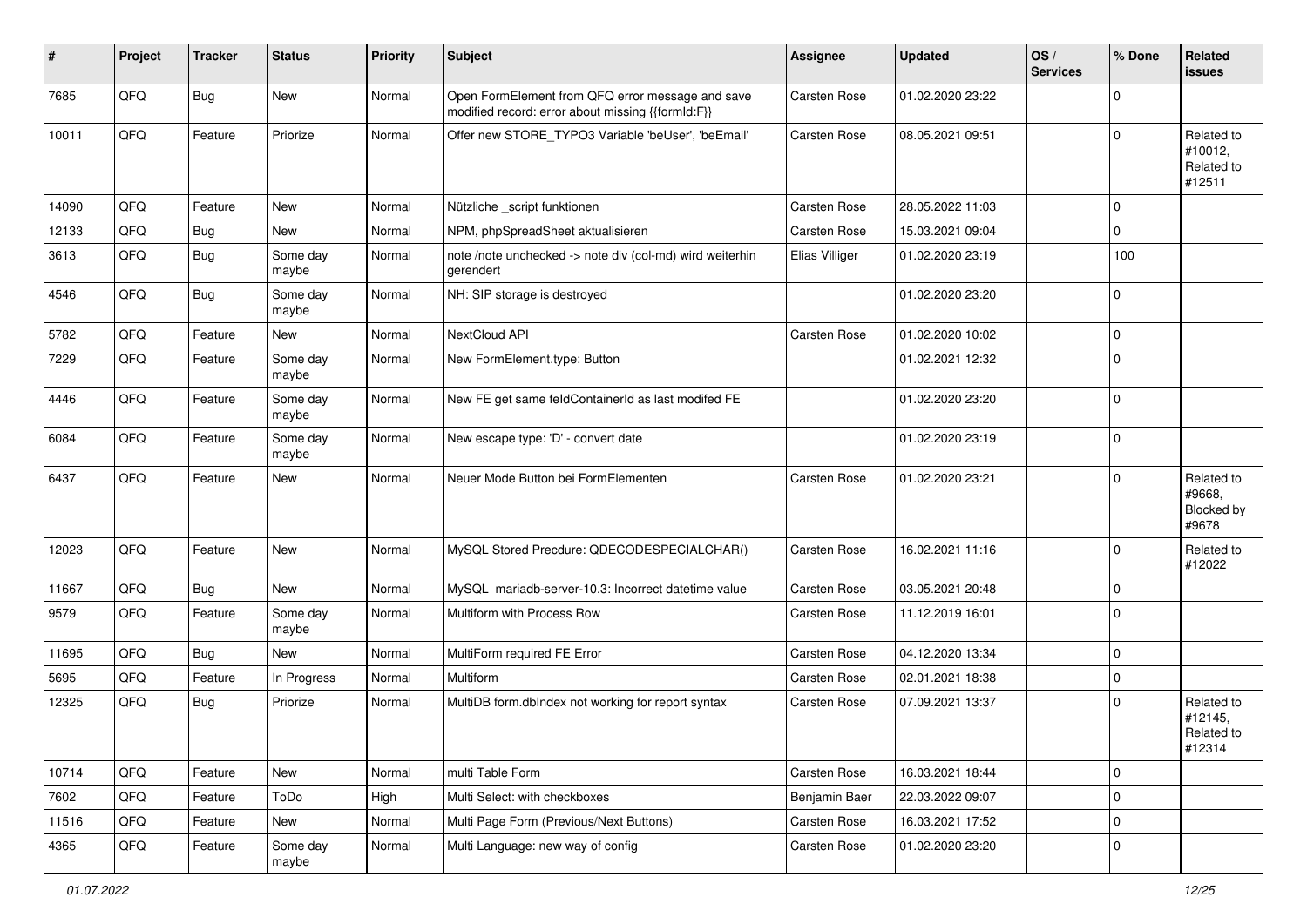| #     | Project | <b>Tracker</b> | <b>Status</b>     | <b>Priority</b> | <b>Subject</b>                                                                           | Assignee     | <b>Updated</b>   | OS/<br><b>Services</b> | % Done       | Related<br><b>issues</b>                                             |
|-------|---------|----------------|-------------------|-----------------|------------------------------------------------------------------------------------------|--------------|------------------|------------------------|--------------|----------------------------------------------------------------------|
| 13330 | QFQ     | Feature        | In Progress       | Normal          | Multi Form: Upload                                                                       | Carsten Rose | 07.11.2021 12:40 |                        | 50           | Related to<br>#9706                                                  |
| 13332 | QFQ     | Bug            | <b>New</b>        | Normal          | Multi Form: Required Felder werden visuell nicht markiert.                               | Carsten Rose | 19.03.2022 17:47 |                        | $\mathbf{0}$ |                                                                      |
| 13331 | QFQ     | Bug            | <b>New</b>        | Normal          | Multi Form: Clear Icon misplaced                                                         | Carsten Rose | 19.03.2022 17:47 |                        | $\Omega$     |                                                                      |
| 10508 | QFQ     | Bug            | New               | High            | Multi Form broken on Multi DB Instance                                                   | Carsten Rose | 03.05.2021 21:12 |                        | $\mathbf 0$  |                                                                      |
| 9706  | QFQ     | Feature        | <b>New</b>        | Normal          | Multi File Upload (hidden template group)                                                | Carsten Rose | 01.02.2020 23:22 |                        | $\mathbf{0}$ | Related to<br>#7521,<br>Related to<br>#5562,<br>Related to<br>#13330 |
| 5459  | QFQ     | Bug            | <b>New</b>        | High            | Multi DB: spread system tables between 'QFQ' and<br>'Data'-DB                            | Carsten Rose | 03.05.2021 21:14 |                        | $\mathbf{0}$ | Related to<br>#4720                                                  |
| 10015 | QFQ     | Feature        | Priorize          | Normal          | Monospace in Textarea                                                                    | Carsten Rose | 03.02.2020 13:40 |                        | $\mathbf 0$  |                                                                      |
| 6765  | QFQ     | Feature        | <b>New</b>        | Normal          | Moeglichkeit via QFQ eigene Logs zu schreiben                                            | Carsten Rose | 01.02.2020 23:21 |                        | $\mathbf{0}$ |                                                                      |
| 3646  | QFQ     | Feature        | Some day<br>maybe | Normal          | Moeglichkeit HTML Tags in Reports auszugeben (zu<br>enkodieren: htmlspecialchars)        |              | 11.12.2019 16:02 |                        | $\pmb{0}$    | Related to<br>#14320                                                 |
| 4626  | QFQ     | Feature        | Some day<br>maybe | Normal          | Mobile View: 'classBody=qfq-form-right' makes no sense                                   |              | 01.02.2020 23:20 |                        | $\mathbf{0}$ |                                                                      |
| 11523 | QFQ     | Feature        | <b>New</b>        | Normal          | Mit dynamic Update erkennen, ob Upload gemacht wurde                                     | Carsten Rose | 13.11.2020 15:07 |                        | $\mathbf{0}$ | Related to<br>#9533                                                  |
| 4027  | QFQ     | Feature        | Some day<br>maybe | Normal          | Missing: orange 'check' / 'bullet'                                                       |              | 11.12.2019 16:03 |                        | $\mathbf{0}$ |                                                                      |
| 12039 | QFQ     | Feature        | <b>New</b>        | Normal          | Missing htmlSpecialChar() in pre processing on form submit                               |              | 18.02.2021 00:09 |                        | $\mathbf 0$  | Related to<br>#14320                                                 |
| 7104  | QFQ     | Feature        | Some day<br>maybe | Normal          | Manual: hint about escaping if '\r' appears in mail body                                 |              | 11.12.2019 16:01 |                        | $\mathbf 0$  |                                                                      |
| 4440  | QFQ     | Feature        | Some day<br>maybe | Normal          | Manual.rst: explain how to. expand PHP Session to 4h                                     |              | 11.12.2019 16:02 |                        | $\mathbf{0}$ |                                                                      |
| 10014 | QFQ     | Feature        | <b>New</b>        | Normal          | Manual.rst: describe behaviour and process order of<br>fillStoreVar, slaveId, sqlBefore, | Carsten Rose | 01.02.2020 22:31 |                        | $\mathbf 0$  |                                                                      |
| 9208  | QFQ     | Feature        | <b>New</b>        | Normal          | Manage 'recent' records                                                                  | Carsten Rose | 01.02.2020 23:22 |                        | $\mathbf{0}$ |                                                                      |
| 11747 | QFQ     | Feature        | <b>New</b>        | Normal          | Maintenance Page with Redirect                                                           | Carsten Rose | 03.05.2021 20:47 |                        | $\mathbf 0$  | Related to<br>#11741                                                 |
| 2084  | QFQ     | Feature        | Some day<br>maybe | Normal          | Mailto mit encryption: Subrecord                                                         | Carsten Rose | 11.12.2019 16:03 |                        | $\mathbf 0$  | Related to<br>#2082                                                  |
| 5455  | QFQ     | Feature        | Some day<br>maybe | Normal          | Mail Redirects grId abhaengig                                                            |              | 01.02.2020 23:20 |                        | $\mathbf 0$  |                                                                      |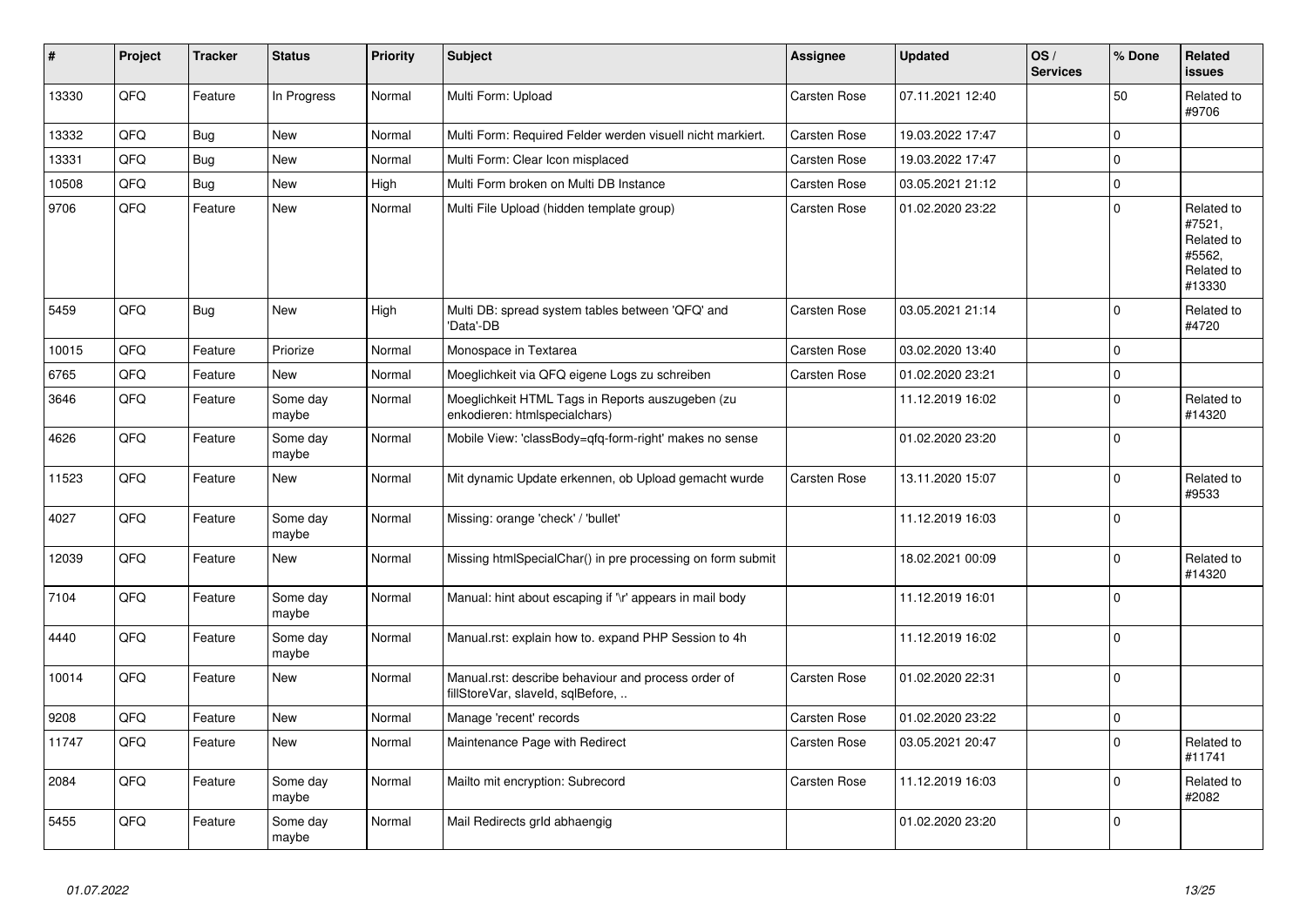| #     | Project | <b>Tracker</b> | <b>Status</b>     | <b>Priority</b> | Subject                                                                                                | <b>Assignee</b> | <b>Updated</b>   | OS/<br><b>Services</b> | % Done      | Related<br>issues                                                     |
|-------|---------|----------------|-------------------|-----------------|--------------------------------------------------------------------------------------------------------|-----------------|------------------|------------------------|-------------|-----------------------------------------------------------------------|
| 4974  | QFQ     | Feature        | Some day<br>maybe | Normal          | Long polling - inform all listening clients of changes                                                 |                 | 11.12.2019 16:02 |                        | $\mathbf 0$ |                                                                       |
| 3504  | QFQ     | Feature        | New               | Normal          | Logging: welche Action FEs werden wann wie ausgefuehrt                                                 | Carsten Rose    | 01.02.2020 23:21 |                        | $\mathbf 0$ | Related to<br>#5458,<br>Related to<br>#4092                           |
| 5852  | QFQ     | Feature        | Some day<br>maybe | Normal          | Logging: mail.log / sql.log - im FE anzeigen und via AJAX<br>aktualisieren                             | Carsten Rose    | 01.02.2020 23:19 |                        | $\mathbf 0$ | Related to<br>#5885                                                   |
| 2361  | QFQ     | Feature        | New               | Normal          | Logging wer/wann/wo welches Formular aufgerufen hat                                                    | Carsten Rose    | 11.12.2019 16:15 |                        | $\mathbf 0$ | Related to<br>#4432,<br>Related to<br>#7480                           |
| 9777  | QFQ     | Feature        | <b>New</b>        | Normal          | Logging QFQ Variables                                                                                  | Carsten Rose    | 16.12.2019 17:17 |                        | $\mathbf 0$ |                                                                       |
| 4439  | QFQ     | Feature        | Some day<br>maybe | Normal          | Log: report all actions fired by an FE Element, incl. the<br>original directive (slaveld, sqllnsert, ) |                 | 01.02.2020 23:20 |                        | $\mathbf 0$ | Related to<br>#4432,<br>Related to<br>#5458                           |
| 4433  | QFQ     | Feature        | Some day<br>maybe | Normal          | Log when SIP will be destroyed by QFQ for any (security)<br>reason                                     |                 | 01.02.2020 23:20 |                        | $\mathbf 0$ | Related to<br>#4432.<br>Related to<br>#5458                           |
| 12490 | QFQ     | Feature        | New               | Normal          | Loading Plugins in QFQ - see what tinymce does. (lazy<br>loading)                                      | Benjamin Baer   | 08.06.2022 10:37 |                        | $\mathbf 0$ | Related to<br>#12611,<br>Related to<br>#10013,<br>Related to<br>#7732 |
| 8702  | QFQ     | Feature        | <b>New</b>        | Normal          | Load Record which is locked: missing user info                                                         | Carsten Rose    | 11.12.2019 16:16 |                        | $\mathbf 0$ | Related to<br>#9789                                                   |
| 3617  | QFQ     | Feature        | Some day<br>maybe | Normal          | Load javascripts at bottom                                                                             |                 | 11.12.2019 16:02 |                        | $\mathbf 0$ |                                                                       |
| 10569 | QFQ     | Feature        | Priorize          | Normal          | link _blank more safe                                                                                  | Enis Nuredini   | 25.03.2022 12:44 |                        | $\mathbf 0$ |                                                                       |
| 6566  | QFQ     | Bug            | Priorize          | Normal          | Link Function 'delete': provided parameter missing on page<br>reload                                   | Benjamin Baer   | 03.01.2022 08:08 |                        | $\mathbf 0$ |                                                                       |
| 3457  | QFQ     | Feature        | Some day<br>maybe | Normal          | LDAP: concat multi values to one single entry                                                          | Carsten Rose    | 11.12.2019 16:02 |                        | $\mathbf 0$ |                                                                       |
| 14371 | QFQ     | Feature        | Priorize          | Normal          | <b>LDAP via REPORT</b>                                                                                 | Carsten Rose    | 19.06.2022 16:37 |                        | $\pmb{0}$   |                                                                       |
| 10593 | QFQ     | Feature        | New               | Normal          | label2: text behind input element                                                                      | Carsten Rose    | 16.05.2020 10:57 |                        | $\mathbf 0$ |                                                                       |
| 10443 | QFQ     | Feature        | In Progress       | Normal          | Konzept _api / _live                                                                                   | Carsten Rose    | 07.05.2020 09:39 |                        | $\mathbf 0$ |                                                                       |
| 1946  | QFQ     | Feature        | Some day<br>maybe | Normal          | Kontrolle ob der ReadOnly Modus bei den<br>Formularelementen korrekt implementiert ist                 | Carsten Rose    | 11.12.2019 16:03 |                        | $\pmb{0}$   |                                                                       |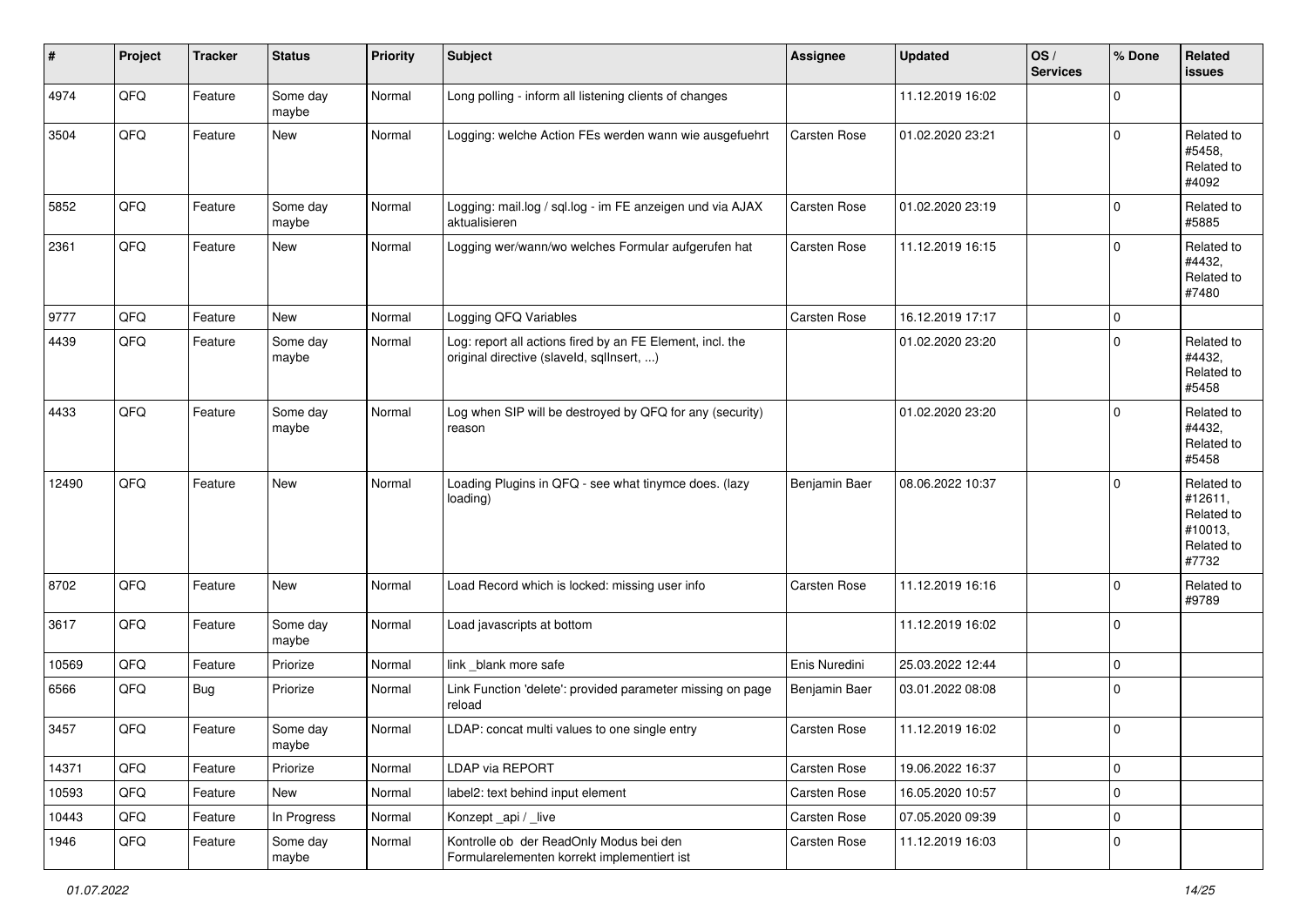| #     | Project | <b>Tracker</b> | <b>Status</b>     | <b>Priority</b> | <b>Subject</b>                                                                                           | <b>Assignee</b> | <b>Updated</b>   | OS/<br><b>Services</b> | % Done         | Related<br><b>issues</b>                                                |
|-------|---------|----------------|-------------------|-----------------|----------------------------------------------------------------------------------------------------------|-----------------|------------------|------------------------|----------------|-------------------------------------------------------------------------|
| 1510  | QFQ     | Feature        | Some day<br>maybe | Normal          | jquery von google laden, falls das nicht geht lokal                                                      |                 | 11.12.2019 16:03 |                        | $\mathbf 0$    |                                                                         |
| 7732  | QFQ     | Feature        | Some day<br>maybe | Normal          | Javascript: Lazy Loading der add on libs                                                                 | Benjamin Baer   | 08.06.2022 10:38 |                        | $\mathbf 0$    | Related to<br>#12611,<br>Related to<br>#12490,<br>Related to<br>#10013  |
| 4259  | QFQ     | Feature        | Some day<br>maybe | Normal          | Instant trigger a cron job                                                                               | Carsten Rose    | 11.12.2019 16:03 |                        | $\mathbf 0$    |                                                                         |
| 7522  | QFQ     | Feature        | Priorize          | Normal          | Inserting default index.html to folder (Avoid Apache<br>Indexing)                                        | Carsten Rose    | 01.02.2020 10:13 |                        | $\mathbf 0$    |                                                                         |
| 12630 | QFQ     | Feature        | In Progress       | Normal          | Input: date[time]: min / max values                                                                      | Enis Nuredini   | 20.06.2022 18:31 |                        | $\mathbf 0$    | Related to<br>#10096,<br>Related to<br>#14302,<br>Related to<br>#14303  |
| 7965  | QFQ     | Feature        | Priorize          | Normal          | Input type 'text' with visual format - currency                                                          | Benjamin Baer   | 03.01.2022 07:45 |                        | $\mathbf 0$    |                                                                         |
| 9517  | QFQ     | Feature        | In Progress       | High            | Input multiple tags with typeahead                                                                       | Carsten Rose    | 03.05.2021 21:14 |                        | 40             | Related to<br>#10150                                                    |
| 9834  | QFQ     | <b>Bug</b>     | Priorize          | Normal          | Input elements with tag 'disabled' are missing on<br>form-submit: server option 'processReadOnly' broken | Carsten Rose    | 07.12.2021 16:43 |                        | $\mathbf 0$    | Related to<br>#9691,<br>Related to<br>#5305, Has<br>duplicate<br>#12331 |
| 11036 | QFQ     | Feature        | Some day<br>maybe | Normal          | inline report editor permissions                                                                         | Carsten Rose    | 16.09.2021 15:09 |                        | $\mathbf 0$    | Related to<br>#11323                                                    |
| 14305 | QFQ     | Bug            | New               | Normal          | Inline Report editing does not create history entries                                                    | Carsten Rose    | 10.06.2022 11:55 |                        | $\mathbf 0$    |                                                                         |
| 2950  | QFQ     | Feature        | Some day<br>maybe | Normal          | Inhalt QFQ Records als File                                                                              |                 | 11.12.2019 16:03 |                        | $\mathbf 0$    |                                                                         |
| 4659  | QFQ     | Bug            | Some day<br>maybe | Normal          | infoButtonExtra                                                                                          | Carsten Rose    | 01.02.2020 23:20 |                        | $\mathbf 0$    |                                                                         |
| 14091 | QFQ     | <b>Bug</b>     | <b>New</b>        | Normal          | inconsistent template path for twig                                                                      | Carsten Rose    | 19.04.2022 18:36 |                        | $\mathbf 0$    |                                                                         |
| 7453  | QFQ     | Feature        | Some day<br>maybe | Normal          | import / export forms QFQ                                                                                | Carsten Rose    | 16.09.2021 15:10 |                        | $\overline{0}$ |                                                                         |
| 12513 | QFQ     | Bug            | New               | High            | Implement server side check of maxlength                                                                 | Carsten Rose    | 07.12.2021 17:19 |                        | $\pmb{0}$      |                                                                         |
| 7660  | QFQ     | Feature        | New               | Normal          | IMAP: import mails to DB, move / delete mails                                                            | Carsten Rose    | 01.02.2020 09:52 |                        | $\mathbf 0$    |                                                                         |
| 8217  | QFQ     | Feature        | New               | Normal          | if-elseif-else construct                                                                                 | Carsten Rose    | 16.03.2021 18:41 |                        | $\mathbf 0$    | Related to<br>#10716                                                    |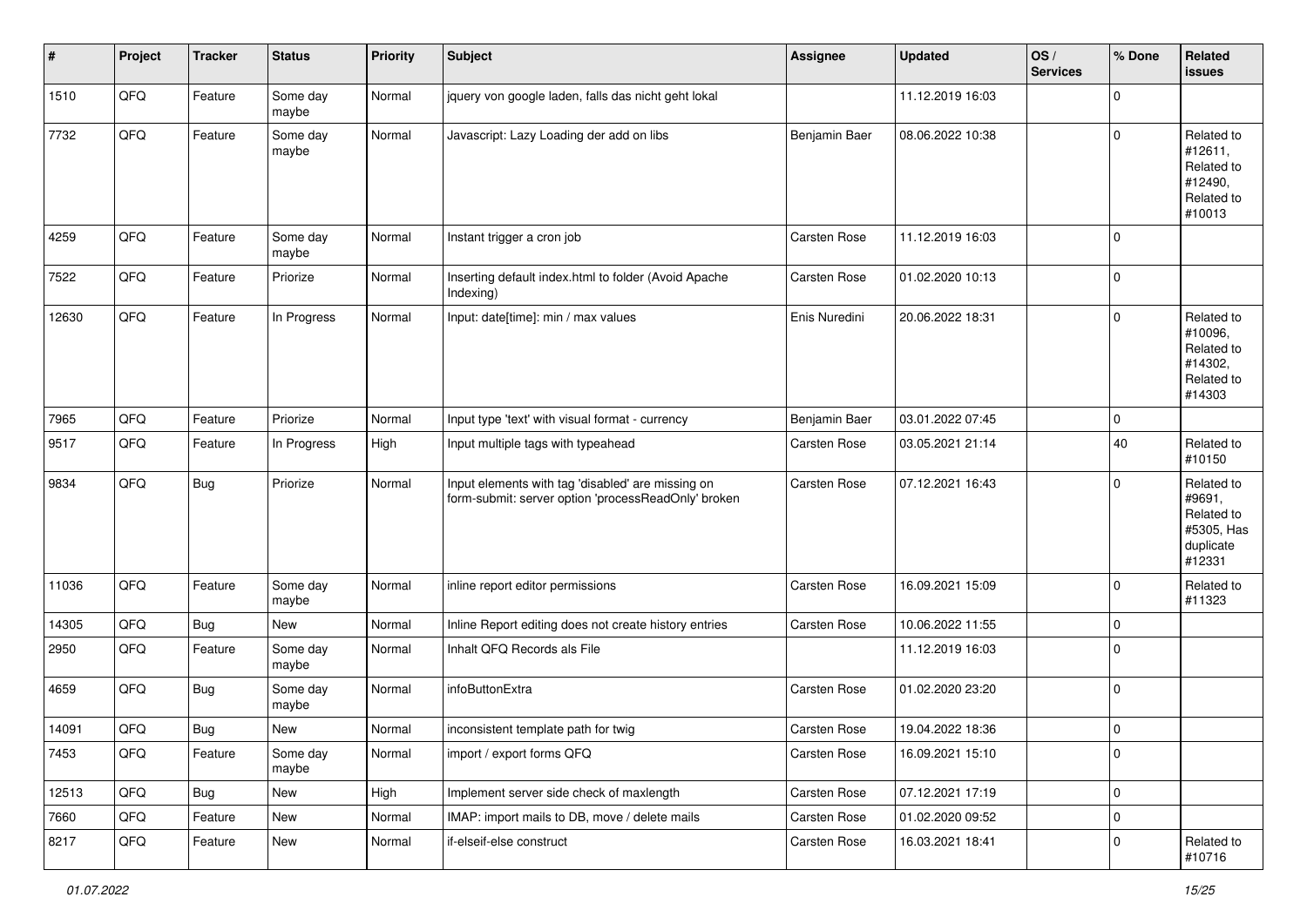| ∦     | Project | <b>Tracker</b> | <b>Status</b>     | <b>Priority</b> | Subject                                                                                    | <b>Assignee</b>     | <b>Updated</b>   | OS/<br><b>Services</b> | % Done         | Related<br><b>issues</b>                     |
|-------|---------|----------------|-------------------|-----------------|--------------------------------------------------------------------------------------------|---------------------|------------------|------------------------|----------------|----------------------------------------------|
| 12480 | QFQ     | Feature        | New               | Normal          | If QFQ upgrade is running, block further request                                           | <b>Carsten Rose</b> | 03.05.2021 20:45 |                        | $\mathbf 0$    |                                              |
| 11347 | QFQ     | Bug            | Feedback          | Normal          | If Bedingungen funktionieren nicht korrekt                                                 | Christoph Fuchs     | 21.03.2021 20:37 |                        | $\mathbf 0$    |                                              |
| 11702 | QFQ     | Feature        | New               | Normal          | HTML Special Char makes no sense for 'allbut' if '&' is<br>forbidden                       | <b>Carsten Rose</b> | 07.12.2021 16:35 |                        | $\overline{0}$ | Related to<br>#5112,<br>Related to<br>#14320 |
| 9126  | QFQ     | <b>Bug</b>     | Some day<br>maybe | Normal          | hidden Form elements are present in page source                                            |                     | 02.01.2021 18:41 |                        | $\overline{0}$ |                                              |
| 14283 | QFQ     | <b>Bug</b>     | Priorize          | Normal          | HEIC / HEIF convert doesn't trigger                                                        | Carsten Rose        | 19.06.2022 16:37 |                        | $\mathbf 0$    |                                              |
| 10095 | QFQ     | Feature        | Some day<br>maybe | Normal          | Generic Gitlab Integration into QFQ                                                        | Carsten Rose        | 16.09.2021 15:10 |                        | $\overline{0}$ |                                              |
| 9900  | QFQ     | Feature        | Priorize          | Normal          | Generic API Call: tt-content record >> JSON                                                | Carsten Rose        | 01.02.2020 10:13 |                        | $\mathbf 0$    |                                              |
| 6515  | QFQ     | Feature        | Some day<br>maybe | Normal          | Formular: Felder dynamisch ein/ausblenden                                                  |                     | 11.12.2019 16:02 |                        | $\mathbf 0$    |                                              |
| 9898  | QFQ     | <b>Bug</b>     | Feedback          | Normal          | Formular trotz Timeout gespeichert                                                         | Benjamin Baer       | 01.02.2020 15:56 |                        | $\mathbf 0$    |                                              |
| 3570  | QFQ     | <b>Bug</b>     | Some day<br>maybe | High            | Formular mit prmitnew permitEdit=Always wird nicht<br>aufgerufen (ist leer)                | Carsten Rose        | 03.05.2021 21:14 |                        | $\mathbf 0$    |                                              |
| 8891  | QFQ     | <b>Bug</b>     | <b>New</b>        | High            | formSubmitLog: do not log passwords                                                        | Enis Nuredini       | 25.03.2022 09:06 |                        | $\mathbf 0$    |                                              |
| 6609  | QFQ     | Feature        | <b>New</b>        | Normal          | Formlet: JSON API erweitern                                                                | Carsten Rose        | 01.02.2020 23:21 |                        | 50             |                                              |
| 6602  | QFQ     | Feature        | <b>New</b>        | Normal          | Formlet: in Report auf Mausklick ein mini-form oeffnen                                     | Carsten Rose        | 11.12.2019 16:16 |                        | $\mathbf 0$    |                                              |
| 9548  | QFQ     | Feature        | Feedback          | High            | FormElement: Pattern mismatch - optional report only on<br>focus lost                      | Benjamin Baer       | 03.05.2021 21:14 |                        | $\mathbf 0$    |                                              |
| 10322 | QFQ     | <b>Bug</b>     | New               | Normal          | FormElement / Radio: missing column 'enum' >> FE not<br>reported                           | Carsten Rose        | 07.05.2020 09:37 |                        | $\overline{0}$ |                                              |
| 7890  | QFQ     | Bug            | <b>New</b>        | Normal          | FormElement 'required': extraButtonInfo not aligned                                        | Carsten Rose        | 11.06.2021 21:17 |                        | $\overline{0}$ | Related to<br>#11517                         |
| 8034  | QFQ     | Feature        | Priorize          | Normal          | FormElement 'data': 22.22.2222 should not be accepted                                      | Carsten Rose        | 01.02.2020 10:13 |                        | 0              |                                              |
| 4008  | QFQ     | Bug            | Some day<br>maybe | Normal          | FormElemen.type=sendmail: wrong 'TO' if 'real<br>name <rea@mail.to>' is used</rea@mail.to> | Carsten Rose        | 11.12.2019 16:03 |                        | $\Omega$       |                                              |
| 14395 | QFQ     | Support        | New               | Normal          | FormEditor: Virtual table columns                                                          | Enis Nuredini       | 21.06.2022 16:09 |                        | $\mathbf 0$    |                                              |
| 7290  | QFQ     | Feature        | Priorize          | Normal          | FormEditor: title as textarea if LEN(title)>60                                             | Carsten Rose        | 01.02.2020 10:13 |                        | $\overline{0}$ | Blocked by<br>#7682                          |
| 14290 | QFQ     | Feature        | Priorize          | Normal          | FormEditor: Show Table Definition                                                          | Carsten Rose        | 19.06.2022 16:37 |                        | $\overline{0}$ |                                              |
| 8083  | QFQ     | <b>Bug</b>     | New               | High            | FormEditor: primary table list does not respect<br>'indexDb={{indexData:Y}}'               | Carsten Rose        | 03.05.2021 21:14 |                        | $\mathbf 0$    | Has<br>duplicate<br>#6678                    |
| 3350  | QFO     | Feature        | Some day<br>maybe | Normal          | FormEditor: Hilfetext hinter 'checktype'                                                   | Carsten Rose        | 11.12.2019 16:02 |                        | $\mathbf 0$    |                                              |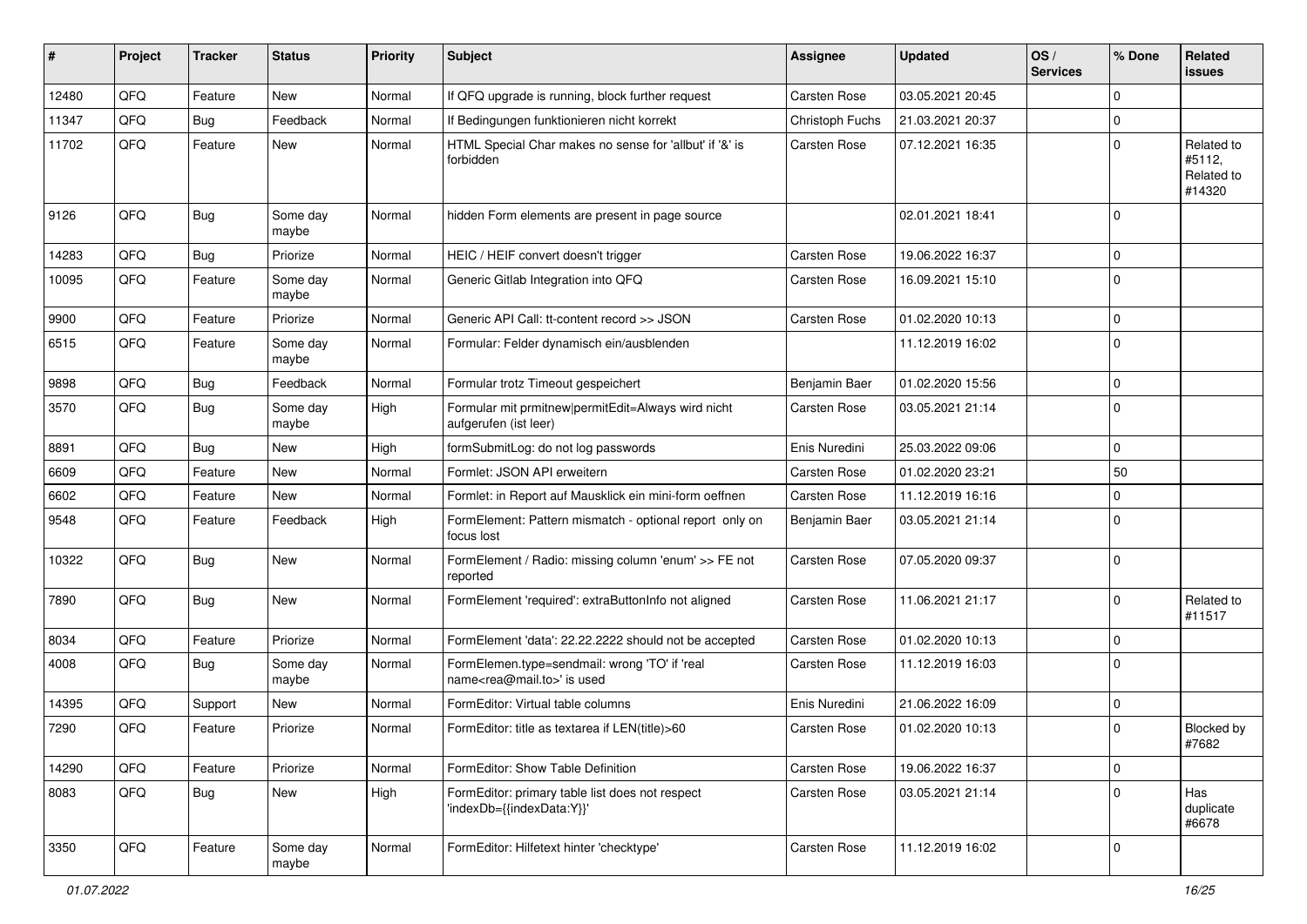| #     | Project | <b>Tracker</b> | <b>Status</b>     | <b>Priority</b> | <b>Subject</b>                                                                                                                                      | Assignee      | <b>Updated</b>   | OS/<br><b>Services</b> | % Done       | Related<br>issues                            |
|-------|---------|----------------|-------------------|-----------------|-----------------------------------------------------------------------------------------------------------------------------------------------------|---------------|------------------|------------------------|--------------|----------------------------------------------|
| 9537  | QFQ     | Feature        | <b>New</b>        | Normal          | FormEditor: Edit fieldset in FrontEnd                                                                                                               | Carsten Rose  | 01.02.2020 23:22 |                        | $\Omega$     |                                              |
| 3877  | QFQ     | Feature        | Some day<br>maybe | Normal          | FormEditor: die Felder die aktuell nicht gebraucht werden<br>nur auf readonly/disabled setzen (nicht ausblenden > das<br>irritiert.                 | Carsten Rose  | 11.12.2019 16:03 |                        | 0            |                                              |
| 6998  | QFQ     | Feature        | Priorize          | Normal          | Form: with debug=on show column information as tooltip of<br>column label                                                                           | Carsten Rose  | 01.02.2020 10:13 |                        | $\Omega$     |                                              |
| 7278  | QFQ     | Feature        | Some day<br>maybe | Normal          | Form: Wert vordefinieren der immer gesetzt wird                                                                                                     |               | 02.05.2021 09:27 |                        | $\Omega$     |                                              |
| 12468 | QFQ     | <b>Bug</b>     | <b>New</b>        | Urgent          | Form: update Form.title after save                                                                                                                  | Carsten Rose  | 03.05.2021 21:12 |                        | $\Omega$     |                                              |
| 12156 | QFQ     | Feature        | <b>New</b>        | Normal          | Form: Optional disable 'leave page'                                                                                                                 |               | 03.05.2021 20:45 |                        | $\Omega$     |                                              |
| 4443  | QFQ     | Feature        | Some day<br>maybe | Normal          | Form: multiple secondary tables                                                                                                                     |               | 01.02.2020 23:20 |                        | $\Omega$     |                                              |
| 6289  | QFQ     | Feature        | <b>New</b>        | Normal          | Form: Log                                                                                                                                           | Carsten Rose  | 01.02.2020 23:21 |                        | $\Omega$     |                                              |
| 3708  | QFQ     | Feature        | Some day<br>maybe | Normal          | Form: input - 'specialchars', 'none'  gewisse tags<br>erlauben, andere verbieten                                                                    | Carsten Rose  | 11.12.2019 16:02 |                        | 0            | Related to<br>#14320                         |
| 9773  | QFQ     | Bug            | <b>New</b>        | Normal          | form.parameter.formModeGlobal=requiredOff                                                                                                           | Carsten Rose  | 01.02.2020 15:56 |                        | $\Omega$     |                                              |
| 9668  | QFQ     | Feature        | Priorize          | Normal          | Form.mode: rename 'hidden' to 'hide'                                                                                                                | Carsten Rose  | 05.05.2021 22:14 |                        | $\Omega$     | Related to<br>#6437                          |
| 12581 | QFQ     | <b>Bug</b>     | <b>New</b>        | Normal          | Form.forward=close: Record 'new' in new browser tab ><br>save (& close) >> Form is not reloaded with new created<br>record id and stays in mode=new | Carsten Rose  | 19.03.2022 17:48 |                        | $\Omega$     |                                              |
| 5983  | QFQ     | Feature        | Some day<br>maybe | Normal          | Form Submit (save & update): normalize date/-time FE                                                                                                | Carsten Rose  | 01.02.2020 23:19 |                        | $\Omega$     |                                              |
| 14245 | QFQ     | Bug            | <b>New</b>        | Normal          | Form Save Btn bleibt disabled wenn Datumsfeld über<br>Datepicker geändert                                                                           | Enis Nuredini | 27.05.2022 13:45 |                        | $\Omega$     | Related to<br>#13689                         |
| 5557  | QFQ     | Bug            | Some day<br>maybe | Normal          | Form load: STORE_RECORD filled, but should be empty                                                                                                 | Carsten Rose  | 01.02.2020 23:19 |                        | $\Omega$     |                                              |
| 13572 | QFQ     | Feature        | Feedback          | Normal          | Form Load: misleading error message on trying to load non<br>existent primary record                                                                | Enis Nuredini | 16.05.2022 23:16 |                        | 100          |                                              |
| 14322 | QFQ     | <b>Bug</b>     | <b>New</b>        | Normal          | Form Load: by default no scroll (save & close should be<br>visible)                                                                                 | Enis Nuredini | 15.06.2022 14:12 |                        | <sup>0</sup> | Related to<br>#14321,<br>Related to<br>#6232 |
| 12315 | QFQ     | Feature        | Some day<br>maybe | Normal          | Form History (Diffs) / Backups                                                                                                                      | Carsten Rose  | 16.09.2021 15:10 |                        | $\Omega$     |                                              |
| 11322 | QFQ     | Feature        | Some day<br>maybe | Normal          | Form Element JSON - (multiline parameter field)                                                                                                     | Carsten Rose  | 16.09.2021 15:10 |                        | $\Omega$     |                                              |
| 4756  | QFQ     | <b>Bug</b>     | New               | Normal          | Form dirty even nothing changes                                                                                                                     | Carsten Rose  | 11.12.2019 16:16 |                        | $\mathbf 0$  |                                              |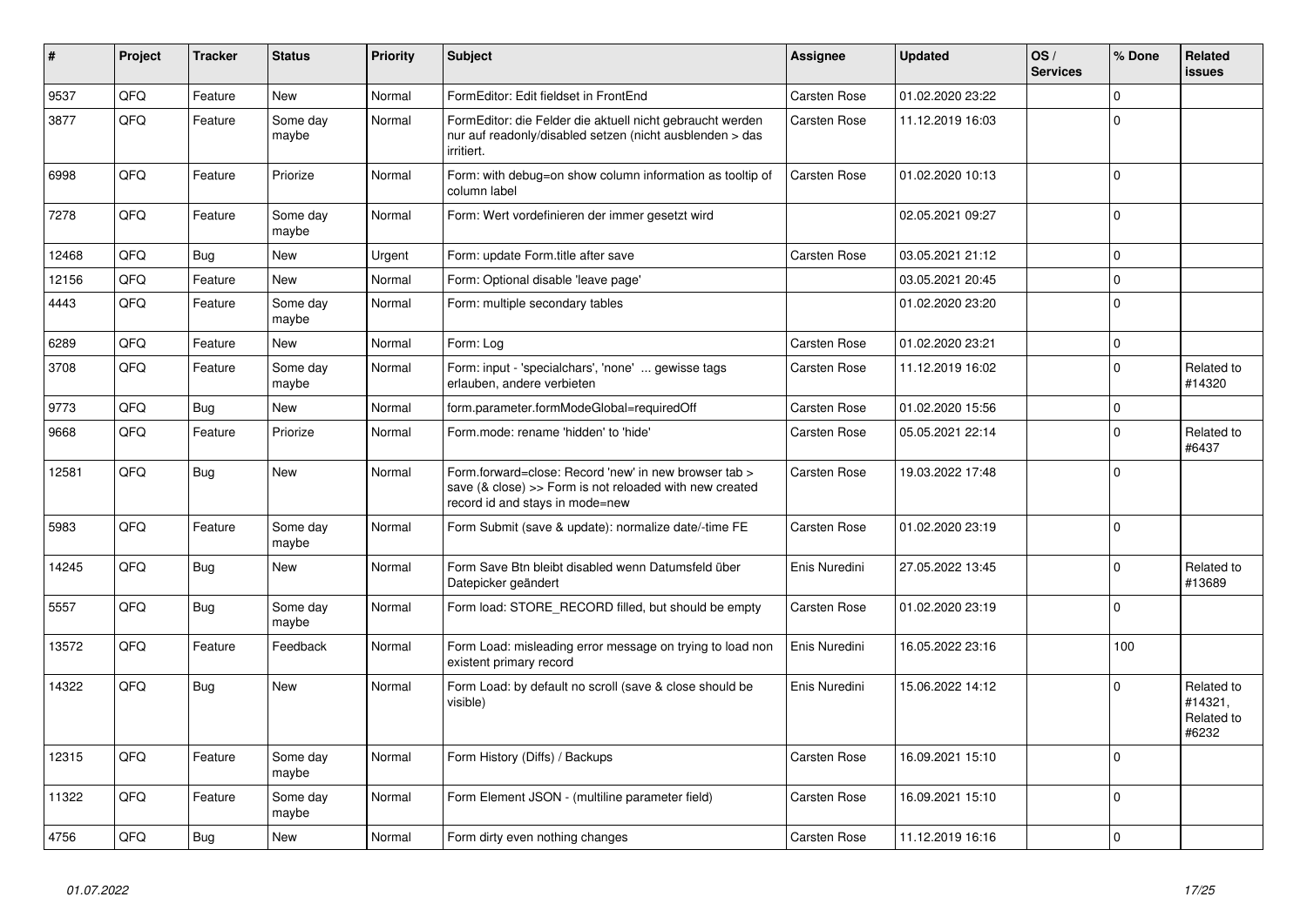| #     | Project | <b>Tracker</b> | <b>Status</b>     | <b>Priority</b> | <b>Subject</b>                                                                                                                                           | <b>Assignee</b> | <b>Updated</b>   | OS/<br><b>Services</b> | % Done       | Related<br><b>issues</b>                                                    |
|-------|---------|----------------|-------------------|-----------------|----------------------------------------------------------------------------------------------------------------------------------------------------------|-----------------|------------------|------------------------|--------------|-----------------------------------------------------------------------------|
| 9602  | QFQ     | Feature        | New               | Normal          | Form definition as JSON                                                                                                                                  | Carsten Rose    | 01.02.2020 23:21 |                        | $\mathbf 0$  | Related to<br>#9600                                                         |
| 12262 | QFQ     | Feature        | ToDo              | Normal          | Form buttons on top: more customable                                                                                                                     | Enis Nuredini   | 17.06.2022 10:44 |                        | $\mathbf 0$  | Related to<br>#13945, Has<br>duplicate<br>#4046, Has<br>duplicate<br>#10080 |
| 11716 | QFQ     | Feature        | <b>New</b>        | Normal          | Form an beliebiger Stelle im Report anzeigen                                                                                                             |                 | 09.12.2020 09:47 |                        | $\mathbf{0}$ |                                                                             |
| 10763 | QFQ     | Feature        | New               | Normal          | form accessed and submitted despite logout?                                                                                                              |                 | 16.06.2020 11:43 |                        | $\mathbf 0$  |                                                                             |
| 8336  | QFQ     | Feature        | New               | Normal          | Form > modified > Close New: a) Optional disable popup, b)<br>custom text, c) mode on save: close stay                                                   | Carsten Rose    | 01.02.2020 23:22 |                        | $\mathbf 0$  | Related to<br>#8335                                                         |
| 3878  | QFQ     | Feature        | Some day<br>maybe | Normal          | Form 'FormElement': Spalte 'name' typeAhead mit<br>Spaltennamen der Primarytable.                                                                        |                 | 11.12.2019 16:03 |                        | $\Omega$     |                                                                             |
| 3879  | QFQ     | Feature        | Some day<br>maybe | Normal          | Form 'FormElement': Beim Feld 'name' rechts in der Notiz<br>einen Link einblenden - a) aktuelle Definition anzeigen, b)<br>Spalte in der Tabelle anlegen |                 | 11.12.2019 16:03 |                        | $\pmb{0}$    |                                                                             |
| 3880  | QFQ     | Feature        | Some day<br>maybe | Normal          | Form 'Form': anlegen einer Tabelle                                                                                                                       |                 | 14.01.2021 10:12 |                        | $\Omega$     |                                                                             |
| 13716 | QFQ     | <b>Bug</b>     | New               | High            | Firefox ask to store username/password                                                                                                                   | Enis Nuredini   | 30.05.2022 09:31 |                        | $\mathbf 0$  | Related to<br>#13827                                                        |
| 5923  | QFQ     | Feature        | Some day<br>maybe | Normal          | fillStoreSystemBySqlLate                                                                                                                                 |                 | 01.02.2020 23:19 |                        | $\mathbf{0}$ |                                                                             |
| 6462  | QFQ     | Bug            | New               | Normal          | File Upload: Nutzlose Fehlermeldung wenn Datei zu gross                                                                                                  | Carsten Rose    | 01.02.2020 23:21 |                        | $\Omega$     | Related to<br>#6139                                                         |
| 10003 | QFQ     | Feature        | Priorize          | Normal          | fieldset: stronger visualize group                                                                                                                       | Benjamin Baer   | 12.02.2020 08:13 |                        | $\mathbf{0}$ |                                                                             |
| 4413  | QFQ     | Feature        | New               | Normal          | fieldset: show/hidden, modeSql, dynamicUpdate                                                                                                            | Carsten Rose    | 09.02.2022 15:19 |                        | $\pmb{0}$    |                                                                             |
| 4872  | QFQ     | Feature        | Some day<br>maybe | Normal          | Fields of Typo3 page available in STORE_TYPO3                                                                                                            | Carsten Rose    | 01.02.2020 23:19 |                        | $\Omega$     |                                                                             |
| 10937 | QFQ     | Bug            | <b>New</b>        | Normal          | Fehler mit abhängigen Select- Feldern beim Positionieren                                                                                                 | Carsten Rose    | 12.11.2020 23:45 |                        | $\mathsf 0$  |                                                                             |
| 7920  | QFQ     | Feature        | New               | Normal          | FE: Syntax Highlight, Zeinlenumbruch                                                                                                                     | Carsten Rose    | 01.02.2020 10:03 |                        | $\mathbf 0$  |                                                                             |
| 7512  | QFQ     | <b>Bug</b>     | <b>New</b>        | Normal          | FE: inputType=number >> 'pattern' is not respected                                                                                                       | Carsten Rose    | 01.02.2020 23:22 |                        | $\pmb{0}$    |                                                                             |
| 4444  | QFQ     | Feature        | Some day<br>maybe | Normal          | FE.type=upload: detect mime type                                                                                                                         |                 | 11.12.2019 16:02 |                        | $\mathbf{0}$ | Related to<br>#4303                                                         |
| 9533  | QFQ     | Bug            | <b>New</b>        | Normal          | FE.type=upload: Check in 'beforeSave' if upload is given                                                                                                 | Carsten Rose    | 01.02.2020 23:22 |                        | $\Omega$     | Related to<br>#11523                                                        |
| 9534  | QFQ     | Bug            | Priorize          | Urgent          | FE.type=upload: 'Unknown Mode: ID"                                                                                                                       | Carsten Rose    | 03.05.2021 21:14 |                        | $\mathbf 0$  | Related to<br>#9532                                                         |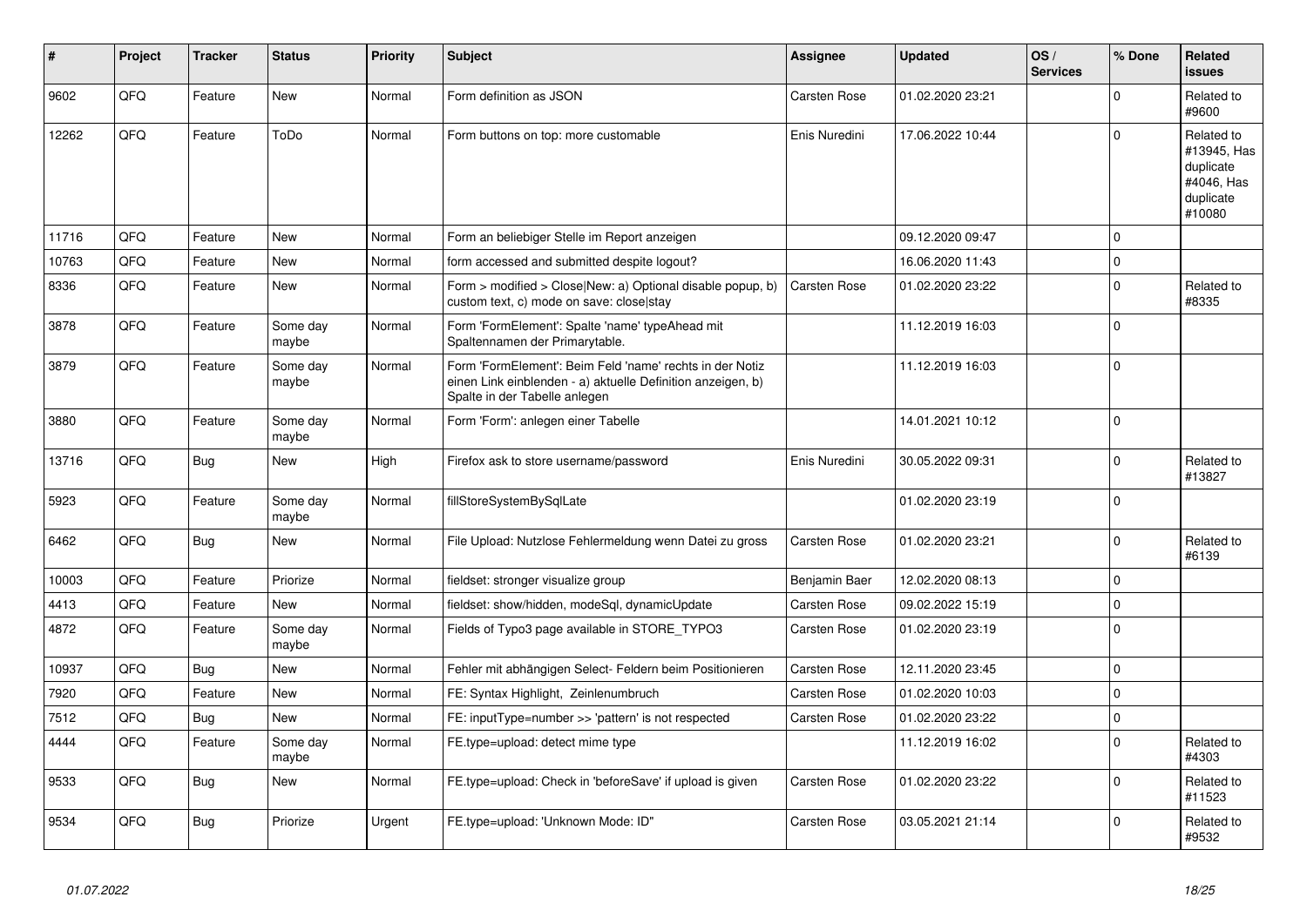| #     | Project | <b>Tracker</b> | <b>Status</b>     | <b>Priority</b> | <b>Subject</b>                                                                                                       | Assignee      | <b>Updated</b>   | OS/<br><b>Services</b> | % Done       | Related<br><b>issues</b>                                              |
|-------|---------|----------------|-------------------|-----------------|----------------------------------------------------------------------------------------------------------------------|---------------|------------------|------------------------|--------------|-----------------------------------------------------------------------|
| 8037  | QFQ     | <b>Bug</b>     | Priorize          | Normal          | FE.type=upload (advanced mode): {{slaveld:V}} missing<br>during dynamic update                                       | Carsten Rose  | 01.02.2020 10:13 |                        | $\Omega$     |                                                                       |
| 9347  | QFQ     | Bug            | <b>New</b>        | High            | FE.type=upload with dynamic show/hidden: required not<br>detected                                                    | Carsten Rose  | 12.06.2021 10:40 |                        | 0            | Related to<br>#5305,<br>Related to<br>#12398                          |
| 12162 | QFQ     | Feature        | <b>New</b>        | Normal          | FE.type=sendmail: personalized mailing (several mails) via<br>template                                               | Carsten Rose  | 03.05.2021 20:45 |                        | $\Omega$     |                                                                       |
| 10082 | QFQ     | Bug            | <b>New</b>        | Normal          | FE.type=SELECT - 'sanatize' Class                                                                                    | Carsten Rose  | 07.05.2020 09:36 |                        | $\Omega$     | Related to<br>#10081                                                  |
| 7899  | QFQ     | <b>Bug</b>     | New               | High            | Fe.type=password / retype / required: always complain<br>about missing value                                         | Carsten Rose  | 03.05.2021 21:14 |                        | $\Omega$     |                                                                       |
| 5877  | QFQ     | Bug            | Some day<br>maybe | Normal          | FE.type=note:bsColumn strange behaviour                                                                              |               | 01.02.2020 23:19 |                        | $\Omega$     |                                                                       |
| 9317  | QFQ     | <b>Bug</b>     | New               | Normal          | FE.type=note: with dynamic show/hidden an empty label<br>causes trouble                                              | Carsten Rose  | 01.02.2020 23:22 |                        | $\Omega$     |                                                                       |
| 8049  | QFQ     | <b>Bug</b>     | <b>New</b>        | Normal          | FE.type=note, column 'value': text moves some pixel to top<br>after save                                             | Carsten Rose  | 01.02.2020 23:22 |                        | $\Omega$     |                                                                       |
| 5559  | QFQ     | <b>Bug</b>     | <b>New</b>        | Normal          | FE.type = Upload: 'accept' might contain variables                                                                   | Carsten Rose  | 11.05.2020 21:23 |                        | $\mathbf{0}$ |                                                                       |
| 5021  | QFQ     | Bug            | Some day<br>maybe | Normal          | FE.typ=extra - during save displays error 'datum2' already<br>filled in STORE_SIP - the value is stored nevertheless | Carsten Rose  | 01.02.2020 23:19 |                        | $\Omega$     | Related to<br>#3875                                                   |
| 10013 | QFQ     | Feature        | Some day<br>maybe | Normal          | FE.typ=editor: CodeMirror                                                                                            | Carsten Rose  | 08.06.2022 10:37 |                        | $\Omega$     | Related to<br>#12611.<br>Related to<br>#12490.<br>Related to<br>#7732 |
| 8277  | QFQ     | Feature        | Priorize          | Normal          | fe.parameter.default=                                                                                                | Carsten Rose  | 01.02.2020 23:17 |                        | $\Omega$     | Related to<br>#8113                                                   |
| 7656  | QFQ     | Bug            | Priorize          | Normal          | FE with required, 'pattern' and 'extraButtonLock': always<br>complain about missing value                            | Carsten Rose  | 01.02.2020 10:13 |                        | $\Omega$     |                                                                       |
| 4536  | QFQ     | Feature        | Some day<br>maybe | Normal          | FE upload: problem with delete if mutliple uploads an<br>FE.name="                                                   |               | 01.02.2020 23:20 |                        | $\Omega$     |                                                                       |
| 3547  | QFQ     | Bug            | New               | Normal          | FE of type 'note' causes writing of empty fields.                                                                    | Carsten Rose  | 01.02.2020 23:21 |                        | $\Omega$     |                                                                       |
| 12040 | QFQ     | Bug            | New               | Normal          | FE Mode 'hidden' für zwei FEs auf einer Zeile                                                                        | Carsten Rose  | 18.02.2021 10:13 |                        | $\Omega$     |                                                                       |
| 3415  | QFQ     | Feature        | Some day<br>maybe | Normal          | FE Login Box Templatefile                                                                                            | Benjamin Baer | 11.12.2019 16:02 |                        | $\mathbf 0$  |                                                                       |
| 3750  | QFQ     | <b>Bug</b>     | Some day<br>maybe | Normal          | FE in a row: if one violates check, all are red                                                                      | Carsten Rose  | 11.12.2019 16:03 |                        | $\Omega$     |                                                                       |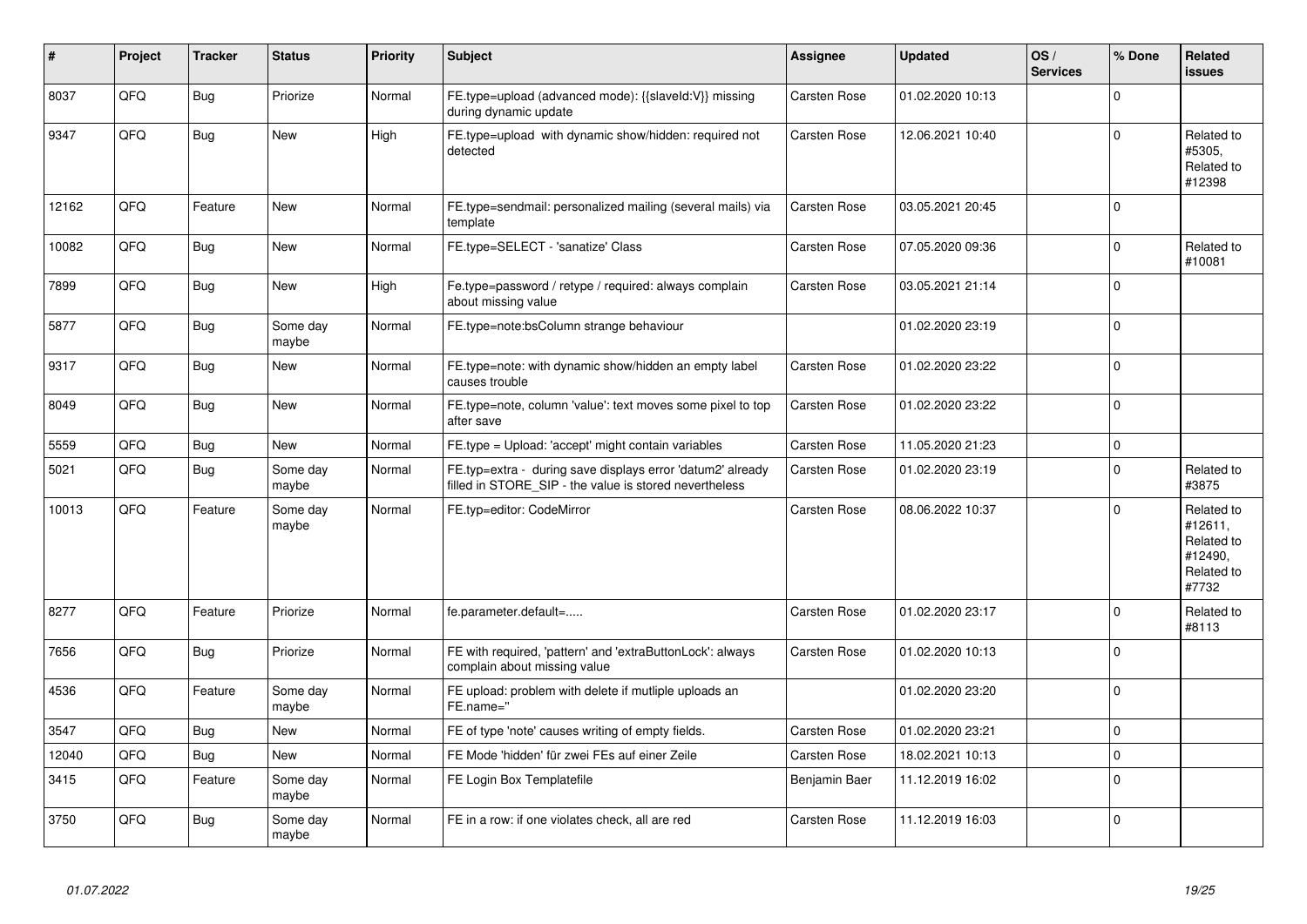| $\vert$ # | Project | <b>Tracker</b> | <b>Status</b>     | <b>Priority</b> | <b>Subject</b>                                                             | Assignee        | <b>Updated</b>   | OS/<br><b>Services</b> | % Done      | Related<br>issues                                                                                                              |
|-----------|---------|----------------|-------------------|-----------------|----------------------------------------------------------------------------|-----------------|------------------|------------------------|-------------|--------------------------------------------------------------------------------------------------------------------------------|
| 9531      | QFQ     | <b>Bug</b>     | <b>New</b>        | High            | FE File: Dynamic Update / modeSql / required detected<br>even it not set   | Carsten Rose    | 11.06.2021 20:32 |                        | $\Omega$    | Related to<br>#12398                                                                                                           |
| 7812      | QFQ     | Feature        | <b>New</b>        | Normal          | FE 'Subrecord' - new option 'subrecordShowFilter',<br>'subrecordPaging'    | Carsten Rose    | 01.02.2020 23:22 |                        | $\Omega$    |                                                                                                                                |
| 9352      | QFQ     | Feature        | <b>New</b>        | Normal          | FE 'Native' fire slaveld, sqlAfter, sqllns                                 | Carsten Rose    | 01.02.2020 23:22 |                        | $\mathbf 0$ |                                                                                                                                |
| 8584      | QFQ     | Feature        | Priorize          | Normal          | FE 'Action' - never assign to Container (except Template<br>Group)         | Carsten Rose    | 01.02.2020 10:13 |                        | $\Omega$    |                                                                                                                                |
| 9862      | QFQ     | <b>Bug</b>     | Priorize          | Normal          | Failed writing to sql mail qfq.log should throw an exception               | Carsten Rose    | 01.02.2020 10:13 |                        | $\Omega$    |                                                                                                                                |
| 6801      | QFQ     | Feature        | Priorize          | Normal          | Fabric: Maximize / FullIscreen                                             | Benjamin Baer   | 21.03.2022 09:56 |                        | $\Omega$    |                                                                                                                                |
| 5024      | QFQ     | Feature        | Some day<br>maybe | Normal          | Fabric: Generate PDF with edits                                            | Benjamin Baer   | 01.02.2020 23:20 |                        | $\mathbf 0$ | Related to<br>#10704                                                                                                           |
| 6972      | QFQ     | Feature        | Some day<br>maybe | Normal          | Fabric Clipboard / cross browser tab                                       | Benjamin Baer   | 01.02.2020 23:21 |                        | $\Omega$    |                                                                                                                                |
| 8719      | QFQ     | Feature        | <b>New</b>        | Normal          | extraButtonLock: add support for 0/1                                       | Carsten Rose    | 01.02.2020 23:22 |                        | $\mathbf 0$ |                                                                                                                                |
| 4528      | QFQ     | <b>Bug</b>     | Some day<br>maybe | Normal          | extraButtonLock mit SQLAhead Bug                                           | Carsten Rose    | 01.02.2020 23:19 |                        | $\mathbf 0$ |                                                                                                                                |
| 11517     | QFQ     | <b>Bug</b>     | In Progress       | Normal          | extraButtonInfo Broken for multiple FormElements                           | Carsten Rose    | 12.05.2022 13:12 |                        | $\Omega$    | Related to<br>#7890,<br>Related to<br>#3811, Has<br>duplicate<br>#10905, Has<br>duplicate<br>#10553, Has<br>duplicate<br>#6779 |
| 14185     | QFQ     | Feature        | <b>New</b>        | Normal          | External/Autocron.php - better suitable directory                          | Support: System | 28.05.2022 11:03 |                        | $\Omega$    |                                                                                                                                |
| 11217     | QFQ     | Feature        | Some day<br>maybe | Normal          | <b>Extend Script Functionality</b>                                         | Carsten Rose    | 16.09.2021 15:10 |                        | $\Omega$    |                                                                                                                                |
| 3900      | QFQ     | Feature        | Some day<br>maybe | Normal          | Extend documentation of 'Copy / Paste'                                     | Carsten Rose    | 11.12.2019 16:03 |                        | $\Omega$    | Related to<br>#3899                                                                                                            |
| 6594      | QFQ     | Feature        | <b>New</b>        | Normal          | Excel: on download, check if there is a valid sip                          | Carsten Rose    | 01.02.2020 23:21 |                        | $\Omega$    |                                                                                                                                |
| 12024     | QFQ     | Feature        | <b>New</b>        | Normal          | Excel Export: text columns by default decode<br>htmlspeciachar()           | Carsten Rose    | 17.02.2021 23:55 |                        | $\Omega$    | Related to<br>#12022                                                                                                           |
| 10976     | QFQ     | Feature        | New               | Normal          | Excel Export Verbesserungen                                                | Carsten Rose    | 06.08.2020 10:56 |                        | $\Omega$    |                                                                                                                                |
| 10324     | QFQ     | <b>Bug</b>     | <b>New</b>        | Normal          | Excel Export mit Template funktioniert nur, wenn Template<br>vor uid kommt |                 | 30.03.2020 11:20 |                        | $\Omega$    | Related to<br>#10257                                                                                                           |
| 10874     | QFQ     | Feature        | <b>New</b>        | Normal          | Erstellen eines Foreign Keys in der Tabelle "FormElement"                  |                 | 13.07.2020 10:11 |                        | $\Omega$    |                                                                                                                                |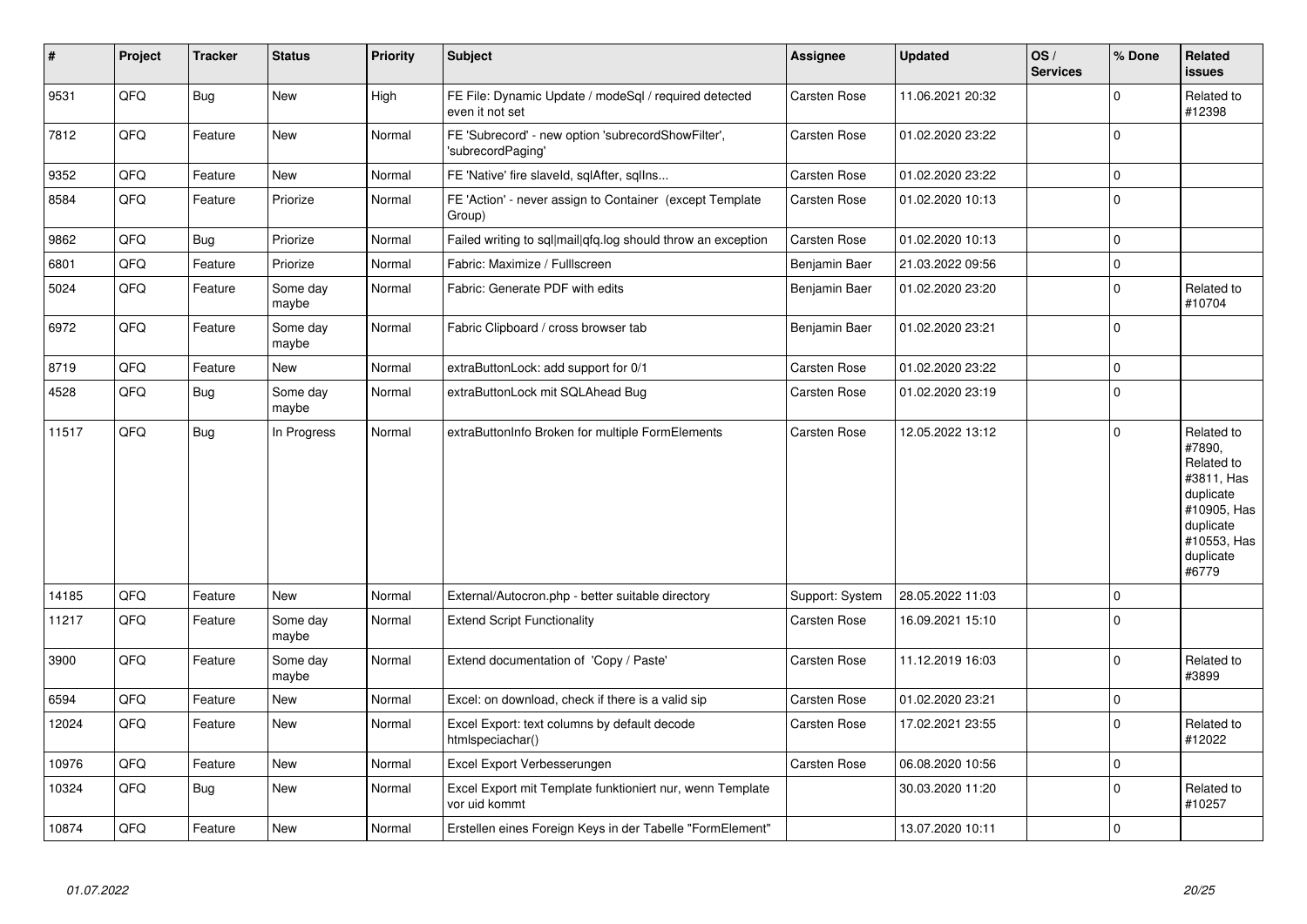| ∦     | Project | <b>Tracker</b> | <b>Status</b>     | <b>Priority</b> | <b>Subject</b>                                                                                                          | Assignee      | Updated          | OS/<br><b>Services</b> | % Done       | Related<br>issues                                |
|-------|---------|----------------|-------------------|-----------------|-------------------------------------------------------------------------------------------------------------------------|---------------|------------------|------------------------|--------------|--------------------------------------------------|
| 4328  | QFQ     | <b>Bug</b>     | Some day<br>maybe | Normal          | Error Message: Show FE name/number on problems in FE                                                                    | Carsten Rose  | 01.02.2020 23:20 |                        | $\Omega$     |                                                  |
| 4330  | QFQ     | Feature        | Some day<br>maybe | Normal          | Error Message: report missing {{ / }} in sqlUpdate, sqlInsert,<br>sglDelete, sglAfter, sglBefore in FE action elements. | Carsten Rose  | 01.02.2020 23:20 |                        | $\Omega$     |                                                  |
| 9128  | QFQ     | Feature        | <b>New</b>        | Normal          | Error Message: not replaced variables- a) replace back to<br>'{{', b) underline                                         | Carsten Rose  | 01.02.2020 23:22 |                        | $\Omega$     | Related to<br>#9129                              |
| 9127  | QFQ     | Bug            | <b>New</b>        | Normal          | Error Message: change 'roll over' color - text not readable                                                             | Carsten Rose  | 01.02.2020 23:22 |                        | $\Omega$     |                                                  |
| 6912  | QFQ     | Bug            | <b>New</b>        | Normal          | error Message Var 'deadline' already set in SIP - in Form<br>with FE.value={{deadline:R:::{{deadlinePeriod:Y}}}}        | Carsten Rose  | 01.02.2020 23:21 |                        | $\Omega$     |                                                  |
| 5132  | QFQ     | Feature        | Some day<br>maybe | Normal          | Error Message sendmail missing attachment: more details                                                                 | Carsten Rose  | 01.02.2020 23:19 |                        | $\Omega$     |                                                  |
| 7547  | QFQ     | Bug            | <b>New</b>        | Normal          | Error Message in afterSave: wrong parameter column<br>reported                                                          | Carsten Rose  | 01.02.2020 23:22 |                        | $\Omega$     |                                                  |
| 6677  | QFQ     | <b>Bug</b>     | New               | Normal          | Error message FE Action Element: no/wrong FE reference<br>who cause the problem.                                        | Carsten Rose  | 01.02.2020 23:21 |                        | $\Omega$     |                                                  |
| 9013  | QFQ     | Bug            | <b>New</b>        | Normal          | Error in Twig template not handled                                                                                      | Carsten Rose  | 20.10.2021 13:43 |                        | $\Omega$     |                                                  |
| 12066 | QFQ     | Bug            | <b>New</b>        | High            | enterAsSubmit: Forward wird nicht ausgeführt                                                                            | Enis Nuredini | 29.05.2022 09:23 |                        | $\Omega$     |                                                  |
| 13689 | QFQ     | Bug            | <b>New</b>        | Normal          | Enter auf Eingabefeld mit ungültigem Wert führt zu blurry<br>Seite                                                      | Enis Nuredini | 28.05.2022 10:53 |                        | $\Omega$     | Related to<br>#14245, Has<br>duplicate<br>#11891 |
| 6250  | QFQ     | Feature        | In Progress       | Normal          | Enhance layout: a) Subrecord, b) Subrecord-Title                                                                        | Carsten Rose  | 01.02.2020 23:22 |                        | $\Omega$     | Related to<br>#5391                              |
| 8585  | QFQ     | Feature        | Priorize          | Normal          | Enhance Error message for 'unknown form'                                                                                | Carsten Rose  | 01.02.2020 10:13 |                        | 0            |                                                  |
| 5579  | QFQ     | Feature        | Some day<br>maybe | Normal          | Enhance Doc / Presentation: variable type 'link column type'                                                            | Carsten Rose  | 01.02.2020 23:19 |                        | $\Omega$     |                                                  |
| 3864  | QFQ     | Feature        | <b>New</b>        | Normal          | Encrypt / decrypt field                                                                                                 | Enis Nuredini | 30.06.2022 16:29 |                        | $\Omega$     |                                                  |
| 10759 | QFQ     | Bug            | New               | Normal          | emptyMeansNull - Feld falsch aktualisiert                                                                               |               | 12.11.2020 23:45 |                        | $\Omega$     |                                                  |
| 12989 | QFQ     | Bug            | <b>New</b>        | Normal          | empty string does not trigger dynamic update                                                                            | Enis Nuredini | 28.05.2022 11:09 |                        | $\Omega$     |                                                  |
| 9783  | QFQ     | Bug            | New               | Normal          | Email with special characters                                                                                           | Carsten Rose  | 01.02.2020 23:22 |                        | $\Omega$     |                                                  |
| 5893  | QFQ     | Feature        | Some day<br>maybe | Normal          | Edit on double-click                                                                                                    |               | 01.02.2020 23:19 |                        | <sup>0</sup> | Related to<br>#5894                              |
| 11460 | QFQ     | Feature        | <b>New</b>        | Normal          | Easier creation of changelog: gitchangelog                                                                              | Carsten Rose  | 12.06.2021 10:20 |                        | $\Omega$     | Related to<br>#13467                             |
| 7109  | QFQ     | Feature        | <b>New</b>        | Normal          | Dynamic Updates: row/element hide                                                                                       | Carsten Rose  | 01.02.2020 23:22 |                        | $\Omega$     | Has<br>duplicate<br>#4081                        |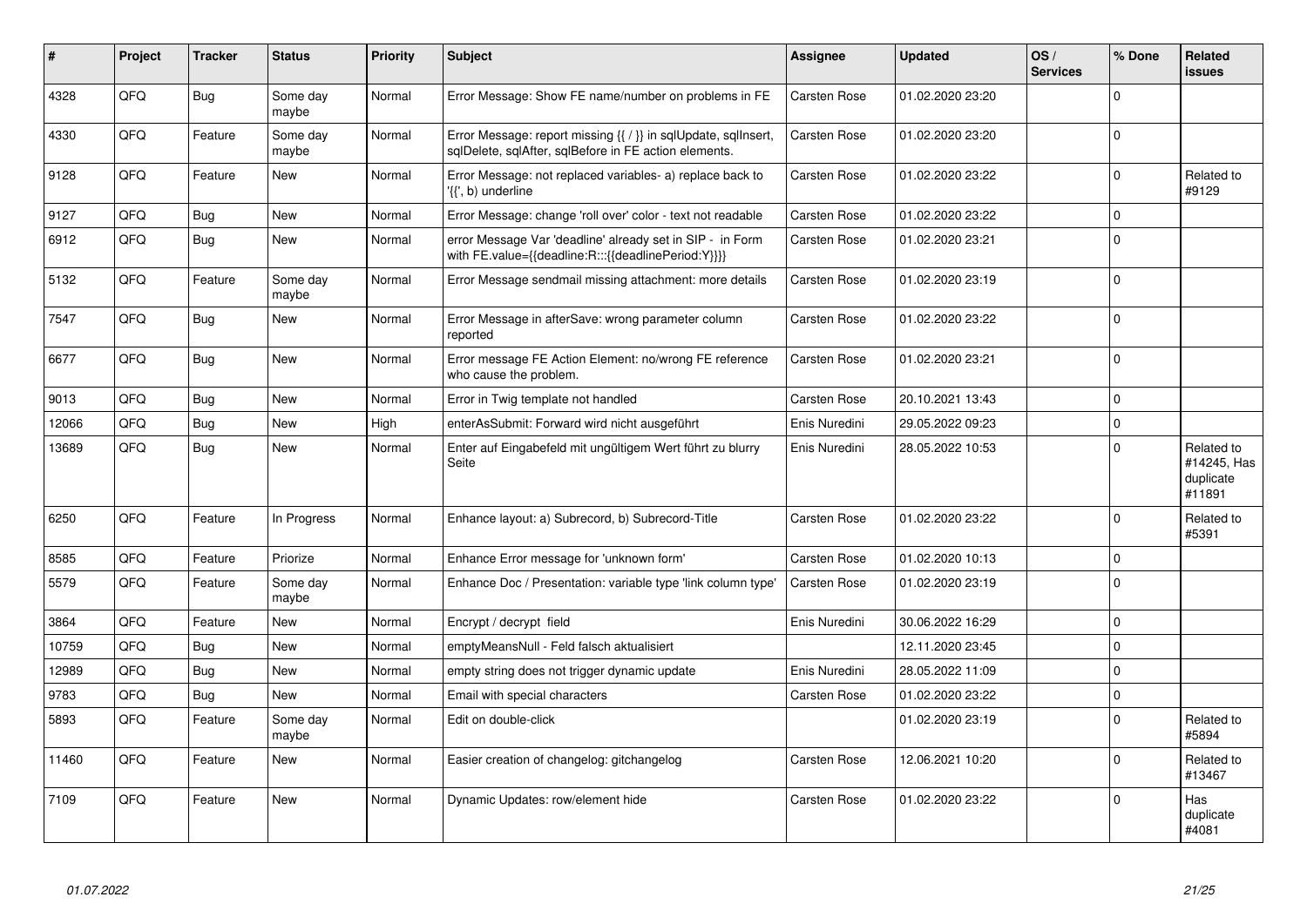| ∦     | Project | <b>Tracker</b> | <b>Status</b>     | <b>Priority</b> | <b>Subject</b>                                                                                                     | Assignee      | <b>Updated</b>   | OS/<br><b>Services</b> | % Done      | Related<br><b>issues</b> |
|-------|---------|----------------|-------------------|-----------------|--------------------------------------------------------------------------------------------------------------------|---------------|------------------|------------------------|-------------|--------------------------|
| 6083  | QFQ     | Feature        | Some day<br>maybe | Normal          | Dynamic Update: Value Check via SQL                                                                                |               | 11.12.2019 16:02 |                        | $\Omega$    |                          |
| 7002  | QFQ     | Bug            | <b>New</b>        | Normal          | Dynamic Update: row does not disappear / appear                                                                    | Carsten Rose  | 01.02.2020 23:22 |                        | $\Omega$    |                          |
| 3682  | QFQ     | Bug            | Some day<br>maybe | Normal          | Dynamic update: Radio buttons                                                                                      | Carsten Rose  | 11.12.2019 16:02 |                        | $\Omega$    |                          |
| 11195 | QFQ     | Bug            | New               | Low             | Dynamic Update: Note not updated if new text is empty<br>(v20.4)                                                   |               | 25.09.2020 11:14 |                        | $\Omega$    |                          |
| 4082  | QFQ     | Feature        | <b>New</b>        | Normal          | Dynamic Update: modeSql - useful default                                                                           | Carsten Rose  | 01.02.2020 23:22 |                        | $\mathbf 0$ |                          |
| 8106  | QFQ     | Bug            | Some day<br>maybe | Normal          | Dynamic Update: Feld kann nicht auf empty zurückgesetzt<br>werden                                                  | Carsten Rose  | 11.12.2019 16:01 |                        | $\Omega$    |                          |
| 6224  | QFQ     | Feature        | Priorize          | Normal          | Dynamic update: fade in/out fields                                                                                 | Benjamin Baer | 21.03.2022 09:50 |                        | $\Omega$    |                          |
| 3811  | QFQ     | Bug            | Some day<br>maybe | Normal          | Dynamic Update: extraButtonInfo - Text aktualisieren                                                               | Carsten Rose  | 11.12.2019 16:03 |                        | $\Omega$    | Related to<br>#11517     |
| 11504 | QFQ     | Feature        | <b>New</b>        | Normal          | Dynamic Update: Button text update for 'Save',' Close' &<br>'Delete'                                               | Carsten Rose  | 12.11.2020 23:44 |                        | $\Omega$    |                          |
| 3216  | QFQ     | Feature        | Some day<br>maybe | Normal          | dynamic update für checkbox label2                                                                                 | Carsten Rose  | 11.12.2019 16:03 |                        | $\Omega$    | Related to<br>#2081      |
| 2665  | QFQ     | Bug            | Priorize          | Normal          | Dynamic Update funktioniert nicht, wenn beim<br>entsprechenden FormElement eine size angegeben ist.                | Benjamin Baer | 03.01.2022 08:12 |                        | 30          |                          |
| 4583  | QFQ     | Bug            | Some day<br>maybe | Normal          | Dynamic Update bei TypeAhead Feldern                                                                               | Carsten Rose  | 01.02.2020 23:19 |                        | $\mathbf 0$ |                          |
| 4869  | QFQ     | Feature        | Some day<br>maybe | Normal          | Dynamic Update (show, hide, readonly?, required?) for<br><b>Template Group Elements</b>                            | Carsten Rose  | 01.02.2020 23:19 |                        | U           | Related to<br>#4865      |
| 12670 | QFQ     | Bug            | <b>New</b>        | High            | Dropdown-Menu classes können nicht mehr angegeben<br>werden                                                        | Carsten Rose  | 07.12.2021 17:19 |                        | $\Omega$    |                          |
| 9975  | QFQ     | Bug            | Priorize          | Normal          | Dropdown Menu: 'r:3' broken                                                                                        | Carsten Rose  | 01.02.2020 10:13 |                        | $\Omega$    |                          |
| 2995  | QFQ     | Feature        | Some day<br>maybe | Normal          | Dropdown JQuery Plugin: 'chosen' - Moeglichkeit um Select<br>Listen mehr Funktion zu geben. Kein Bootstrap noetig. | Carsten Rose  | 11.12.2019 16:03 |                        | $\Omega$    |                          |
| 10119 | QFQ     | Feature        | <b>New</b>        | Normal          | Dropdown (selectlist) & Type Ahead: format and catagorize<br>list                                                  | Carsten Rose  | 07.05.2020 09:36 |                        | $\Omega$    |                          |
| 12603 | QFQ     | Feature        | <b>New</b>        | Normal          | Dropdown (Select), Radio, checkbox:<br>itemListAlways={{!SELECT key, value}}                                       | Carsten Rose  | 19.03.2022 17:47 |                        | $\Omega$    |                          |
| 5562  | QFQ     | Feature        | Priorize          | Normal          | Drag'n'Drop fuer Uploads                                                                                           | Benjamin Baer | 21.03.2022 09:52 |                        | $\Omega$    | Related to<br>#9706      |
| 7217  | QFQ     | Feature        | Priorize          | Normal          | Download: notice User if `_sip=?` is missing                                                                       | Carsten Rose  | 01.02.2020 10:13 |                        | $\Omega$    |                          |
| 7100  | QFQ     | Feature        | Some day<br>maybe | Normal          | Download: log access, max downloads, time limit                                                                    |               | 01.02.2020 23:19 |                        | $\Omega$    |                          |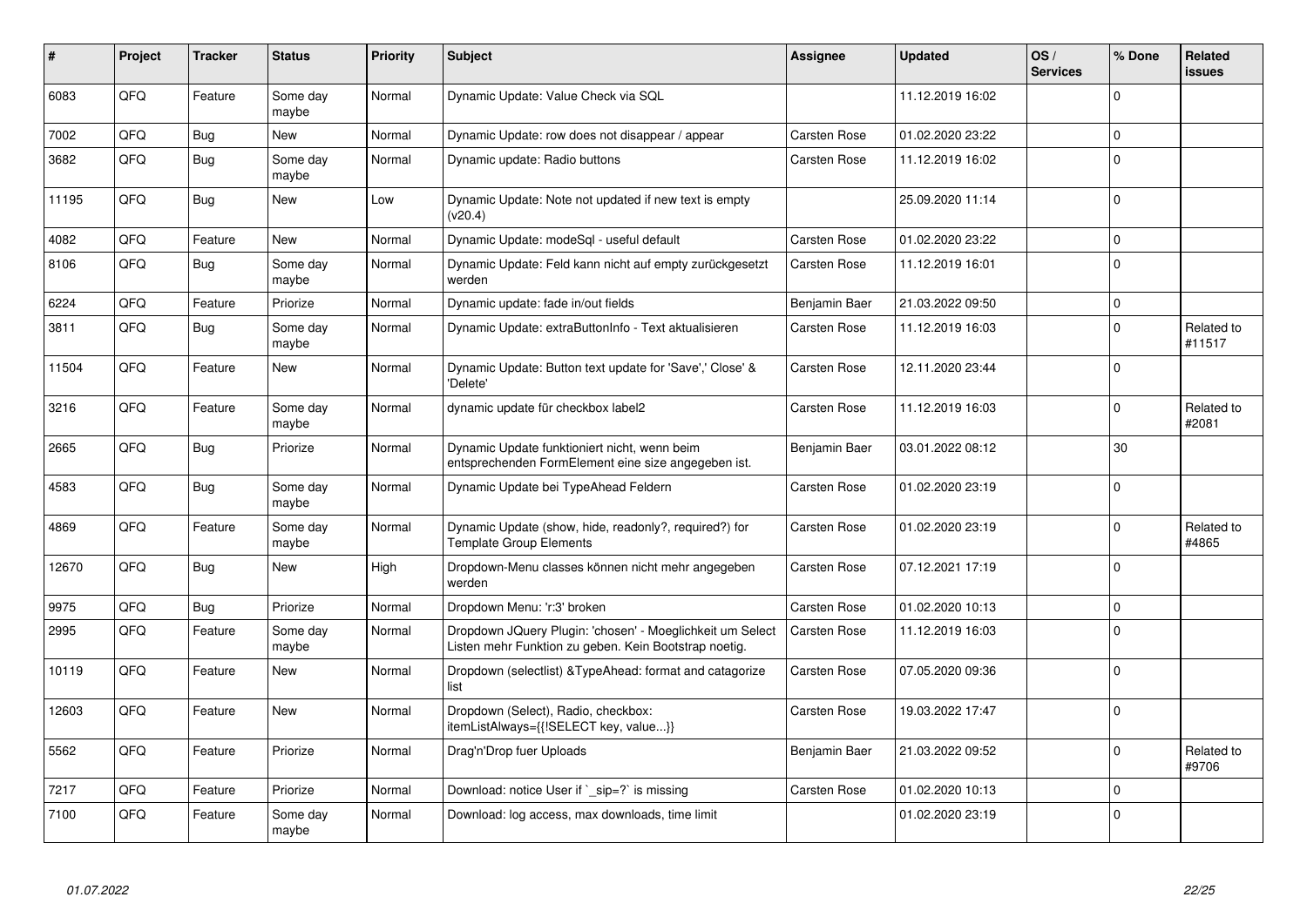| ∦     | Project | <b>Tracker</b> | <b>Status</b>              | Priority | <b>Subject</b>                                                                                        | Assignee            | <b>Updated</b>   | OS/<br><b>Services</b> | % Done         | Related<br><b>issues</b> |
|-------|---------|----------------|----------------------------|----------|-------------------------------------------------------------------------------------------------------|---------------------|------------------|------------------------|----------------|--------------------------|
| 6292  | QFQ     | Feature        | <b>New</b>                 | Normal   | Download: File speichern mit Hash aber original Filename in<br>der Datenbank vermerken fuer Downloads | <b>Carsten Rose</b> | 01.02.2020 23:21 |                        | $\Omega$       |                          |
| 10996 | QFQ     | Feature        | <b>New</b>                 | Normal   | Download video via sip: no seek                                                                       | Carsten Rose        | 12.08.2020 14:18 |                        | $\mathbf 0$    |                          |
| 5221  | QFQ     | <b>Bug</b>     | <b>New</b>                 | High     | Download Dialog: Bleibt stehen in FF wenn Datei<br>automatisch gespeichert wird.                      | Carsten Rose        | 03.05.2021 21:14 |                        | $\Omega$       |                          |
| 4293  | QFQ     | <b>Bug</b>     | Some day<br>maybe          | Normal   | Download broken if token 'd:' is missing - but no error<br>message                                    | Carsten Rose        | 11.12.2019 16:03 |                        | $\overline{0}$ | Related to<br>#7514      |
| 12109 | QFQ     | Feature        | <b>New</b>                 | Normal   | Donwload Link: Plain, SIP, Persistent Link, Peristent SIP -<br>new notation                           | Carsten Rose        | 03.05.2021 20:45 |                        | $\mathbf 0$    | Related to<br>#12085     |
| 3905  | QFQ     | Feature        | Some day<br>maybe          | Normal   | Documentation: Best Practice anhand eines Online<br>Bewerbungstools                                   | Carsten Rose        | 11.12.2019 16:03 |                        | $\overline{0}$ |                          |
| 8316  | QFQ     | <b>Bug</b>     | Feedback                   | Normal   | Documentation/Behaviour for Nested Queries and<br>Record-Store confusing                              | Nicola Chiapolini   | 20.11.2019 09:14 |                        | $\overline{0}$ |                          |
| 8894  | QFQ     | Feature        | Some day<br>maybe          | Normal   | Documentation Tags Usable in QFQ Application                                                          | Carsten Rose        | 11.12.2019 16:01 |                        | $\Omega$       |                          |
| 14377 | QFQ     | <b>Bug</b>     | <b>New</b>                 | Normal   | Documentation > General Tips: white page after migration                                              | Enis Nuredini       | 19.06.2022 16:37 |                        | $\overline{0}$ |                          |
| 13460 | QFQ     | <b>Bug</b>     | New                        | Normal   | Doc: Password set/reset  password should not processed<br>with 'html encode'                          | Carsten Rose        | 19.03.2022 17:46 |                        | $\Omega$       |                          |
| 8892  | QFQ     | Feature        | Some day<br>maybe          | Normal   | Display and Edit SQL Comments in Form Editor                                                          | Carsten Rose        | 11.12.2019 16:01 |                        | $\Omega$       |                          |
| 3458  | QFQ     | Feature        | Some day<br>maybe          | Normal   | Display 'Edit Form Element'-Checkbox on form: should<br>depend on FE Group                            | Carsten Rose        | 11.12.2019 16:02 |                        | $\overline{0}$ | Related to<br>#3447      |
| 3273  | QFQ     | Feature        | Some day<br>maybe          | Low      | Dirty Flag in Form                                                                                    | Carsten Rose        | 11.12.2019 16:02 |                        | $\overline{0}$ |                          |
| 12503 | QFQ     | Feature        | Priorize                   | Normal   | Detect dangerous UPDATE statement with missing WHERE                                                  | <b>Carsten Rose</b> | 05.05.2021 22:09 |                        | $\pmb{0}$      |                          |
| 7481  | QFQ     | Feature        | <b>New</b>                 | Normal   | Detect 'BaseUrl' automatically                                                                        | Carsten Rose        | 01.02.2020 23:21 |                        | $\overline{0}$ |                          |
| 7630  | QFQ     | Feature        | Priorize                   | Normal   | detailed error message for simple upload                                                              | Carsten Rose        | 01.02.2020 10:13 |                        | $\overline{0}$ |                          |
| 5850  | QFQ     | Feature        | Some day<br>maybe          | Normal   | Deployment: In QFQ Doc best practice fuer zeitgemaesses<br>Deployment beschreiben                     |                     | 01.02.2020 23:20 |                        | $\overline{0}$ |                          |
| 13566 | QFQ     | Feature        | Ready to sync<br>(develop) | Normal   | Delete config-example.qfq.php file                                                                    | Carsten Rose        | 23.12.2021 09:25 |                        | $\Omega$       |                          |
| 9348  | QFQ     | Feature        | <b>New</b>                 | Normal   | defaultThumbnailSize: pre render thumbnails                                                           | <b>Carsten Rose</b> | 12.06.2021 09:05 |                        | $\mathbf 0$    |                          |
| 3331  | QFQ     | Feature        | Some day<br>maybe          | Normal   | Default Tooltip fuer page? Links: mit Form und Record ID                                              | Carsten Rose        | 11.12.2019 16:02 |                        | $\mathbf 0$    |                          |
| 3130  | QFQ     | Bug            | Some day<br>maybe          | Normal   | Debug Info's nicht korrekt nach 'New > Save'.                                                         | Carsten Rose        | 11.12.2019 16:03 |                        | $\mathbf 0$    | Related to<br>#3253      |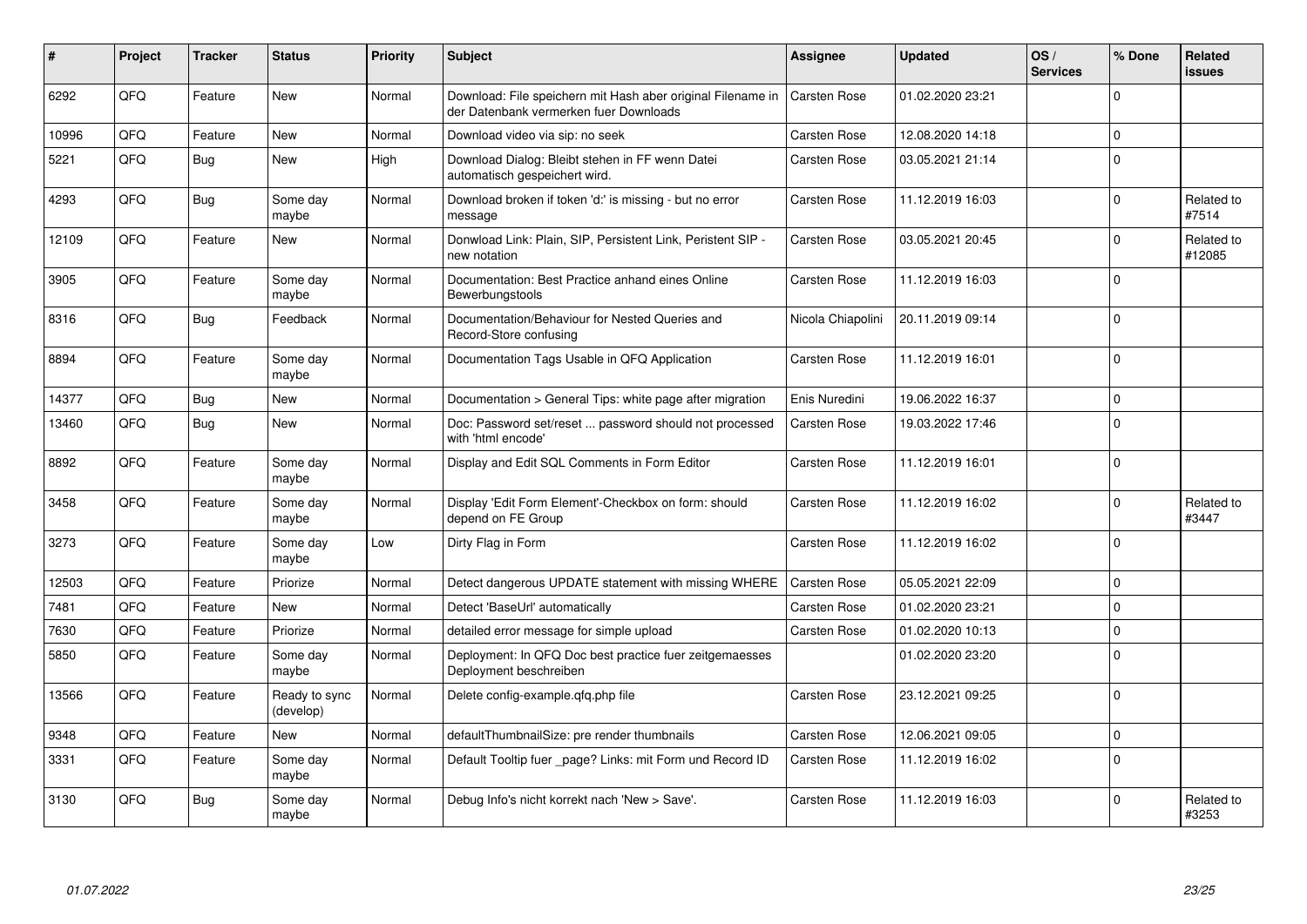| #     | Project | <b>Tracker</b> | <b>Status</b>     | <b>Priority</b> | <b>Subject</b>                                                                                                                                                | <b>Assignee</b> | <b>Updated</b>   | OS/<br><b>Services</b> | % Done       | Related<br>issues                               |
|-------|---------|----------------|-------------------|-----------------|---------------------------------------------------------------------------------------------------------------------------------------------------------------|-----------------|------------------|------------------------|--------------|-------------------------------------------------|
| 4627  | QFQ     | Feature        | Some day<br>maybe | Normal          | dbupdate: all tables - check 'create', 'modified' if it is possible<br>to change to default 'CURRENT_TIMESTAMP' and modified<br>'ON UPDATE CURRENT_TIMESTAMP' |                 | 01.02.2020 23:20 |                        | <sup>0</sup> |                                                 |
| 6992  | QFQ     | Feature        | Some day<br>maybe | Normal          | DB exception: Syntax Highlight                                                                                                                                |                 | 11.12.2019 16:01 |                        | 0            | Related to<br>#5450                             |
| 14303 | QFQ     | Bug            | ToDo              | Normal          | datetime broken with picker                                                                                                                                   | Enis Nuredini   | 17.06.2022 09:02 |                        | $\Omega$     | Related to<br>#12630                            |
| 13767 | QFQ     | Bug            | Feedback          | Normal          | date/time-picker: required shows up/down button orange                                                                                                        | Enis Nuredini   | 16.05.2022 23:16 |                        | 0            |                                                 |
| 12337 | QFQ     | Feature        | Some day<br>maybe | Normal          | Database.php: better caching                                                                                                                                  | Carsten Rose    | 16.09.2021 15:10 |                        | 0            |                                                 |
| 4719  | QFQ     | Feature        | Some day<br>maybe | Normal          | Custom Message in Client in case of 'Browser tab close,<br>modification will be lost'                                                                         |                 | 01.02.2020 23:20 |                        | $\Omega$     |                                                 |
| 3990  | QFQ     | Feature        | Some day<br>maybe | High            | custom class definition: add space automatically                                                                                                              | Carsten Rose    | 03.05.2021 21:14 |                        | $\Omega$     |                                                 |
| 9136  | QFQ     | Feature        | <b>New</b>        | Normal          | Create ZIP files with dynamic PDFs                                                                                                                            | Carsten Rose    | 01.02.2020 23:22 |                        | 0            |                                                 |
| 13841 | QFQ     | Feature        | <b>New</b>        | Normal          | Create PDF via iText - evaluate                                                                                                                               | Carsten Rose    | 19.03.2022 17:42 |                        | 0            |                                                 |
| 13843 | QFQ     | Feature        | <b>New</b>        | Normal          | Create JWT via QFQ                                                                                                                                            | Carsten Rose    | 19.03.2022 17:42 |                        | $\Omega$     |                                                 |
| 10738 | QFQ     | Feature        | Some day<br>maybe | Normal          | CORS headers for external API requests                                                                                                                        |                 | 10.06.2020 14:00 |                        | $\mathbf 0$  |                                                 |
| 8089  | QFQ     | Feature        | <b>New</b>        | Normal          | Copy/Paste for FormElements                                                                                                                                   | Carsten Rose    | 01.02.2020 23:22 |                        | $\Omega$     |                                                 |
| 12330 | QFQ     | Feature        | <b>New</b>        | Normal          | Copy to input field / text area / TinyMCE                                                                                                                     | Carsten Rose    | 07.04.2021 09:01 |                        | $\Omega$     |                                                 |
| 12327 | QFQ     | <b>Bug</b>     | <b>New</b>        | Normal          | Copy to clipboard: Glyphicon can not be changed                                                                                                               | Carsten Rose    | 27.12.2021 17:59 |                        | $\mathbf 0$  |                                                 |
| 4650  | QFQ     | Feature        | Some day<br>maybe | Normal          | Convert html to doc/rtf                                                                                                                                       | Carsten Rose    | 01.02.2020 23:20 |                        | $\Omega$     | Related to<br>#10704                            |
| 12714 | QFQ     | Bug            | <b>New</b>        | Normal          | Conversion of GIF to PDF broken when GIF contains Alpha.                                                                                                      | Carsten Rose    | 19.03.2022 17:49 |                        | $\mathbf 0$  |                                                 |
| 8082  | QFQ     | Feature        | Priorize          | High            | Contact form without saving record                                                                                                                            | Carsten Rose    | 07.12.2021 15:20 |                        | $\Omega$     | Related to<br>#8587,<br><b>Blocks</b><br>#11850 |
| 3349  | QFQ     | Bug            | Some day<br>maybe | Normal          | config.qfq.ini: a) vertraegt keine '=' im Value (z.B. Passwort),<br>b) Values sollten in ticks einschliessbar sein (spaces, )                                 | Carsten Rose    | 11.12.2019 16:02 |                        | $\Omega$     |                                                 |
| 4279  | QFQ     | Bug            | Some day<br>maybe | High            | config.linkVars lost                                                                                                                                          | Carsten Rose    | 03.05.2021 21:14 |                        | $\Omega$     |                                                 |
| 7102  | QFQ     | Feature        | New               | Normal          | Comment sign in report: '#' and '--'                                                                                                                          | Carsten Rose    | 01.02.2020 23:21 |                        | $\mathbf 0$  |                                                 |
| 6715  | QFQ     | Feature        | Some day<br>maybe | Normal          | Code-Refactoring: dbArray vereinheitlichen                                                                                                                    | Carsten Rose    | 11.12.2019 16:02 |                        | 0            |                                                 |
| 4420  | QFQ     | Feature        | Some day<br>maybe | Normal          | Client: Local Storage - store the changes of a form, local in<br>the browser.                                                                                 | Benjamin Baer   | 11.12.2019 16:02 |                        | $\mathbf 0$  |                                                 |